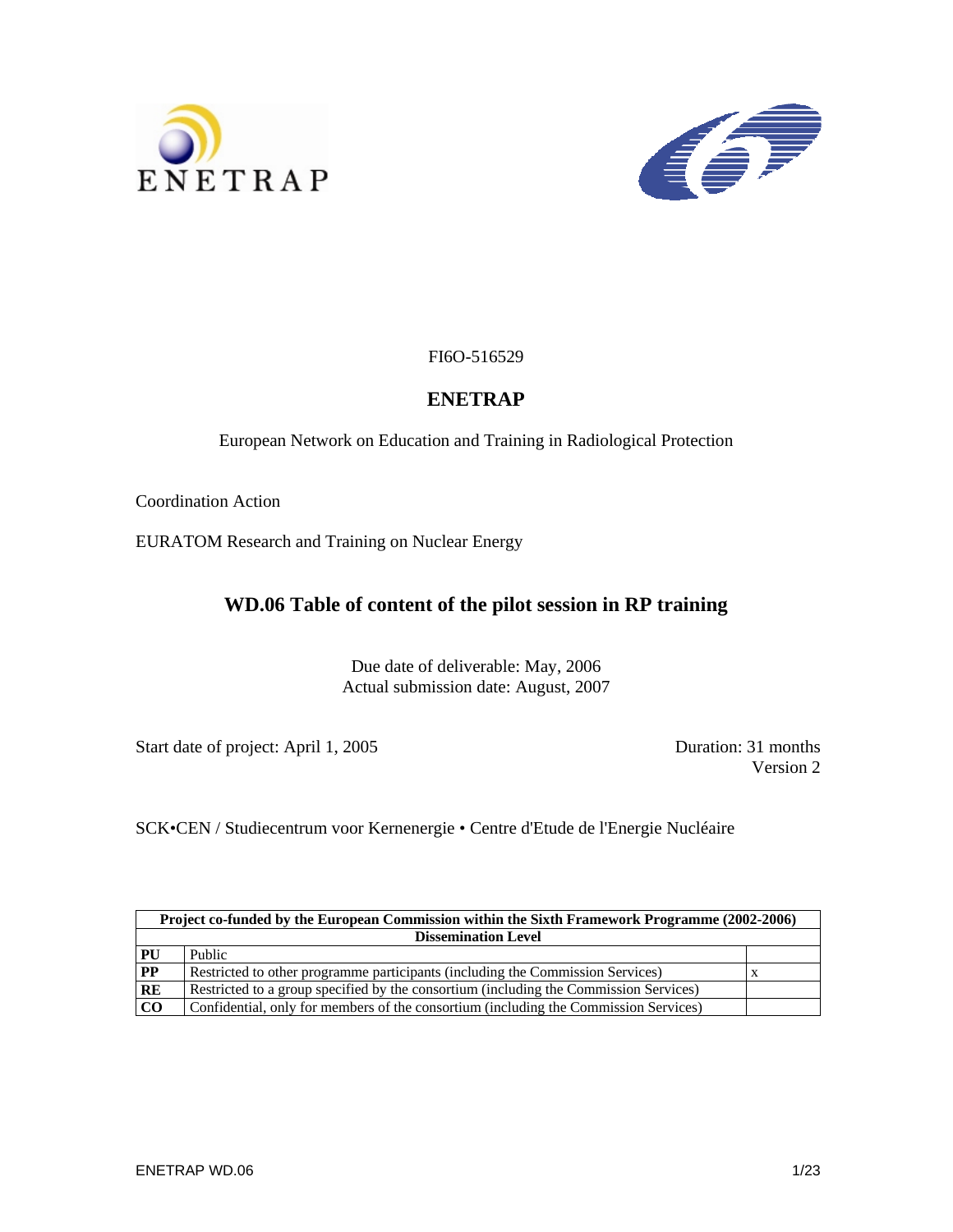#### **Members of work package nr 7**

- INSTN France (WP 7 coordinator)
- SCK•CEN Belgium (Project leader)
- FZK-FTU Germany
- BfS -Germany
- ENEA Italy
- NRG The Netherlands
- CIEMAT Spain
- HPA-RPD UK

### **1. Regulatory context**

Requirements related to radiation protection training for European Union Member States are laid down in the European Directive 96/29/EURATOM of 13 May 1996, and detailed in the Appendix I of Communication from the Commission Nr 98/C133/03.

This Work Package deals with the validation of the results of previous WPs' and the establishment of recommendations for a pilot session.

The objectives of this WP nr 7 are:

- to analyze the possibilities of including a system of credit points for the ERPC,
- to recommend an adaptation of the current ERPC and its validation,
- to prepare a pilot session run of one or two modules of the course.

In this context, a syllabus has been developed. It has been named "ENETRAP Training Scheme" E.T.S. (Appendix 1, table 1 to 8 and Appendix 2). It is based both on the feedback of the European Radiation Protection Course (ERPC) run for four years in the INSTN (France, from 2000 to 2003), the IAEA PGEC syllabus, the French master in Radiation Protection and existing training courses from ENETRAP partners.

In Appendix 3, the figure shows the historic links between these different courses.

### **2. Experience of the European Radiation Protection Course**

The ERPC was launched in 1999 at the INSTN by a group of interested colleagues from European radiation protection organisations and national training centers (Germany-BFS, The Netherlands-NRG, Belgium-SCK/CEN, Spain-CIEMAT, Italy-ENEA, France-INSTN and DGSNR and UK-University of Surrey).The objective of this course was to provide the theoretical knowledge needed for recognition as a Qualified Expert in radiation protection according to EU training requirements. It was open to postgraduate students (initial education) and to professionals (continuous professional development) from all European countries.

Four sessions were organised between 2000 and 2003. The ERPC syllabus was based on the EU requirements laid down in Appendix I of Communication from the Commission Nr 98/C133/03. Despite that, the lack of recognition by a number of national competent authorities has been a strong barrier to the attendance of the course by European participants. Another barrier has been the total cost for participants or their employers including fees, accommodation and the time to attend the course.

One objective of the ENETRAP project is to propose a revised content, the "ENETRAP Training Scheme", more suitable to radiation protection workers and their employers. Therefore the ENETRAP partners, within several ENETRAP work packages, have performed several studies the conclusions of which will allow to adapt this revised ENETRAP Training Scheme to the needs and the contexts of the European countries.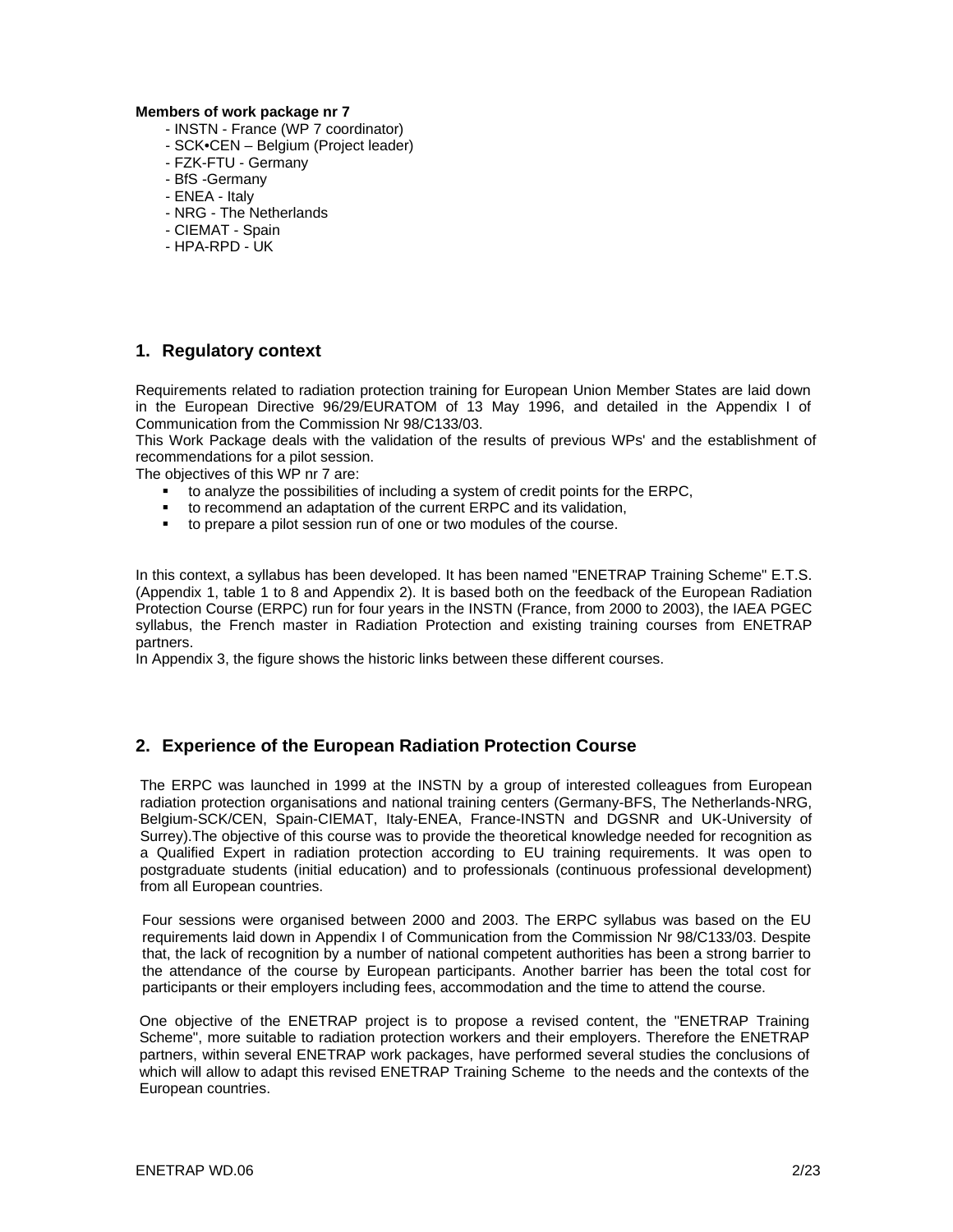### **3. Recommendations of the ENETRAP work packages**

#### *3.1. WP2: "Assessment of training needs and capabilities" and WP3: "Recognition of competencies and diplomas"*

The analyzing of the gathered data in a common questionnaire sent to each European countries, shows pertinent information that are key points for setting up a new European RP Training for Qualified Experts.

To date, a total of 24 of the 31 countries originally contacted have responded to the ENETRAP questionnaire.

The number of radiation protection experts (RPEs) working in European countries are generally in the order of hundreds or thousands. The distribution of the RPEs for specific sectors points out that the medical sector is the area were the greatest number of RPEs are engaged, even for the countries where significant nuclear applications are undertaken. The industry sector is the second sector where a significant number of RPEs is working.

Half of the 24 countries that have responded to the questionnaire consider the number of RPEs available in the country as inadequate to national needs. Among them, the shortage of RPEs seems to be less evident in the EU-15 countries (except for Austria, Greece, Ireland and Portugal) than in the other (Bulgaria, Estonia, Hungary, Latvia, Lithuania, Malta, Norway and Slovenia).

All countries have legislation in place that requires the RPEs (and the other workers) to be suitably trained. There are, however, large differences between the national syllabus for the RPE.

In the ENETRAP questionnaire, countries were also asked whether their training scheme for RPEs fulfils EU requirements. From the responses, it appears that most of the countries consider their schemes as not, or only partly, reflecting the EU and/or the IAEA's basic syllabus.

The majority of these countries require an academic level of basic education for their RPEs, although in some countries a lower background education is allowed, depending on the sector and the complexity of the application. When the completion of a general professional radiation protection course is not a prerequisite for recognition of the RPE, work experience is required.

The situation with respect to radiation protection education and training infrastructure in the European countries is rather good. Most of the responding countries have a self sustainable system and can educate their RPEs. Nevertheless, some countries consider themselves as being partly self sustainable, with the exception of the medical sector, non-destructive testing and the nuclear sectors (Latvia, Malta, Slovenia and Switzerland). Estonia and Portugal consider their systems as not self sustainable. A reason for not achieving self sustainability in small countries may be that for a certain sector of work the number of workers is rather small. In such cases it may be more efficient to send persons to training events organized abroad rather than setting up training courses in their own country. For the moment, in those countries, part of the training is supported by the IAEA.

### *3.2. WP4: "On-the-job training programmes"*

The objectives of this WP4 were first to gather information on the capacities of European countries to welcome trainees (subjects, number of places, training providers...). This has been done using the same questionnaire as WP2 and WP3 sent to every European countries. These data, and the analysis of previous experience related to on-the-job training (OJT) should allow the development of new OJT approaches that could be recommended for the new "European RP Training".

The final report of WP4 has already been sent to the European Commission and we will here only come back on the conclusions and recommendations for a new "European Radiation Protection Course".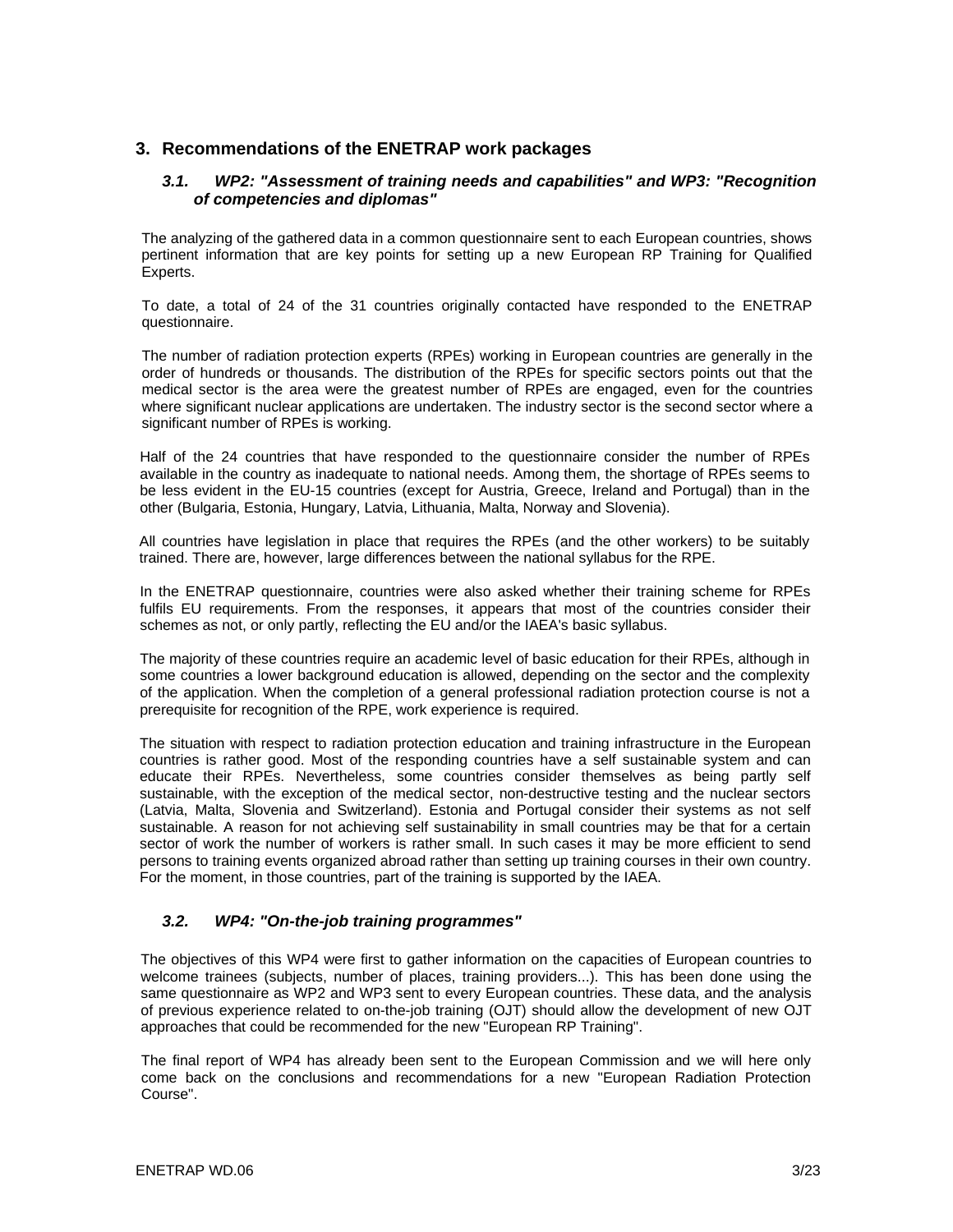Practical experience, both as OJT and work experience (WE), appears to be a key element of Education & Training in radiation protection. Therefore, appropriate qualification for RPEs must include theoretical knowledge as well as the ability to practice RP. Theoretical knowledge is obtained through the successful completion (by examination) of suitable education and RP training courses. These training courses should provide a suitable mixture of theory and practical exercises.

Competency and skills are a second, essential element of RP Education & Training and can only be acquired by appropriate OJT followed by a period of WE.

From the analysis of the questionnaires, it can be concluded that OJT and WE are generally required for RPEs. Generally, according to the questionnaire, the strictest regulations with respect to practices are in medicine and in the nuclear industry. The minimum duration of OJT and WE in medicine, where an RPE is usually a medical physicist, is in the range of 1 to 2 years. The same timeframe is required for RPEs in nuclear power plants.

Based on feedback from student trainees of existing OJT programs at the University of Surrey (UK), University of Cooperative Education (Germany), PAN courses (The Netherlands) and participants of IAEA courses, it can be concluded that OJT has become very well accepted. OJT provides better chances for future job opportunities and increases international mobility among EU partners. Mutual recognition of OJT facilitates the exchange of RPEs.

OJT requires a suitable environment where the necessary facilities and infrastructure are available. In addition, direct supervision by an experienced mentor is compulsory. Therefore, opportunities and time for this kind of training are usually limited, due to financial considerations, as trainees usually require financial support. The responsibilities of host organisations and trainees must be fixed. The duration of OJT activities is typically between several weeks and several months and, in most practical cases, an additional period of time for gaining work experience (WE) is obligatory. In WE training activities, employees actively work within a specific practice and gain in-depth knowledge of the practice and experience in relevant RP issues.

OJT should follow a scheduled programme with respect to topic (syllabus, learning objectives) and time duration. A training plan based on identified practical competencies and including a list of topics to be covered and tasks to be carried out should be prepared.

This structure is also comparable to the IAEA's approach and would help facilitate mutual recognition. However, there should be room for flexibility in each practice.

The participants' progress and achievements should be recorded on a checklist of topics and tasks. On completion of the training, the competence of the trainee should be formally assessed, in order to verify whether the participant has acquired competence in all the areas defined as learning objectives of the training. To fulfill this purpose, the assessment could be done in two parts:

- continuous evaluation by the supervisor during OJT (working report, training files, operational records, OJT checklist); and
- an assessment of practical skills based on performance during daily routine operation.

A format for the certificate should be defined in order to assure the recognition of OJT.

Since OJT is not available in some EU Member States (i.e. Cyprus, Malta, Lithuania) and is often not or not comprehensively available for all practices in one country, a list of institutes that could provide suitable OJT for foreign trainees should be established.

OJT should be part of ENETRAP Training Scheme. It could be split into two parts: a core part according to the common basis part of the E.T.S. and a more specific one according to and in conjunction with the specific modules. Training providers of modules of the E.T.S should also take care of accompanying OJT.

#### *3.3. WP5: "New concepts and new tools for ENETRAP Training Scheme"*

Modern education tools, such as distance-learning were evaluated in this work package. Feedback from previous ERPC was examined with regard not only to the content and methodology, but also to feasibility.

In addition, a review was carried out on the evolutions, approaches and methodologies aiming to provide education and training in radiation protection. An overview of the current status of open and distance learning in radiation protection was made.

The final report on WP5 has been presented to the EC in July 2006.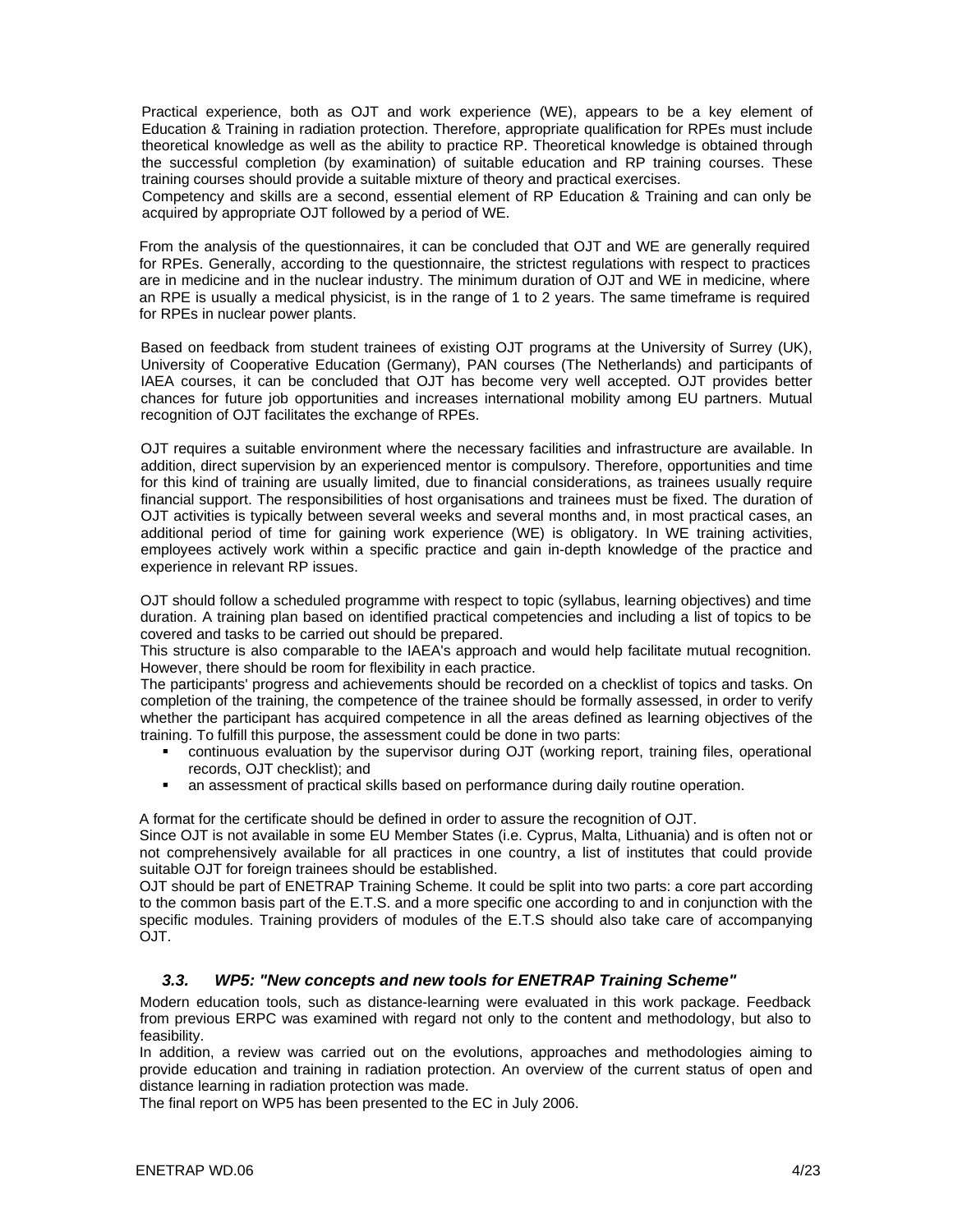A platform has already been set up allowing free and easy accessible teaching sessions for both professionals and students. Courses can include a theoretical part and exercises offered via texts, slides, audio and video materials. Currently a demo session is being prepared on "basic nuclear physics" and on "interaction of radiations with matter" that could be offered in the ENETRAP Training Scheme.

#### *3.4. WP6: "IAEA Education & Training modules and European requirements"*

The objective of this work package was to compare the content of the former ERPC with the requirements published by the EC and the IAEA and to propose improvements for the future revised European RP Training. The WP6 report has been sent to the EC.

According to this report, the scientific/technical content of the former ERPC was in accordance with the *Basic syllabus of the Qualified Expert in RP,* laid down in the Appendix I of Communication from the Commission Nr 98/C133/03. Most of the *Additional Topics* of this communication were covered fully, such as Medical applications and General Industry. Nuclear Installations were covered to a great extent except for issues related to fuel fabrication, processing and storage.

When writing the syllabus of the future European RP Training, these topics should be included as well as issues related to new EC Directives such as the control of radioactive sources (EC Directive 2003/122/EURATOM of 22 December 2003 on the control of high-activity sealed radioactive sources and orphan sources).

In order to bring a new approach to the future European RP Training, learning objectives for each module/lecture should be formulated appropriately. These objectives are the knowledge and skills that participants are expected to have gained on the completion of this training. They can be seen as performance goals for the participants with measurable outcomes. Practical work/exercises should be described in more detail in the syllabus.

The main learning objectives are integrated in the E.T.S in Appendix 1 (pale orange color).

### **4. Content of the ENETRAP Training Scheme**

Taking into account the conclusions and recommendations of the work packages 2 to 6 a structure and tables of content for the new syllabus have been established.

#### *4.1. A modular approach*

The ENETRAP Training Scheme is based on a modular structure. It is structured with a "common basis" and optional modules which can be selected by participants in relation with their own field of activities.

The "**COMMON BASIS**" will be constituted of three modules: module 1 to module 3 presented in Appendix 1, table 1 to 3. This common basis will last about 3,5 weeks.

- **Module 1**, first part of the "common basis" deals with physics related to ionizing radiations: radioactivity and nuclear physics, interaction of radiations with matter, dosimetry, biological effects of radiations, detection...
- **Module 2**: fundamental aspects of the operational radiation protection; external and internal exposures, dose monitoring, regulatory context, natural sources, public and environment RP, ethical considerations and communication.
- **Module 3**: all others aspects common to the different domains of the radioprotection as for example, the transportation, accidental and the emergency situations, ALARA and safety culture, design issues and principles of waste management.

**OPTIONAL MODULES** 4 to 8 concern Radiation Protection in the different wide domains of activity.

**Module 4**: the Radiation Protection in the domain of nuclear power plants and research reactors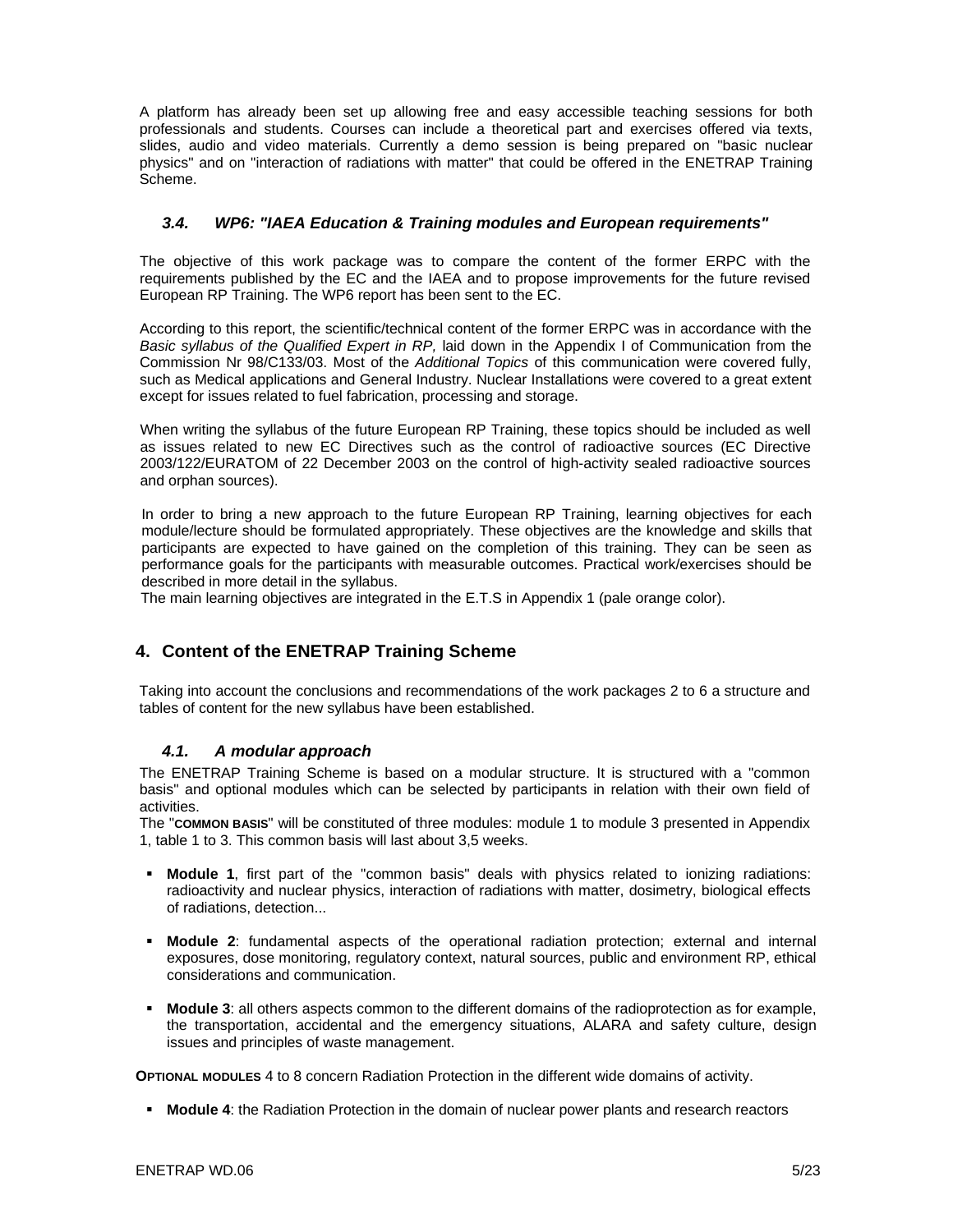- **Module 5**: Waste Management and decommissioning
- **Module 6**: Research and non-nuclear domains
- **Module 7**: Medical domain
- **Module 8:** Naturally Occurring Radioactive Material NORM



**ENETRAP Training Scheme**

*Fig.: Duration of ENETRAP Training Scheme Modules* 

#### *4.2. Content of the modules and possible collaborations*

The suggested content of each module is detailed in the Appendix 1, table 1 to 8. It could of course be refined after further detailed discussion with other groups or networks, like EURADOS, EURANOS, EAN (European ALARA Network), etc...

First contacts have already been taken with the EURADOS Network on the "dosimetric" aspects, which is part of modules 1 to 3 of the "common basis" and are addressed by an expert of EURADOS. The same approach has been used with the EURANOS network about emergency preparedness and response.

Contacts with the European ALARA Network - EAN have been established. EAN is willing to contribute to the ENETRAP Training Scheme by providing lecturers to cover optimisation of radiation protection and ALARA procedures.

Generally speaking, the ENETRAP partners wish to involve every interested European group or network in European courses based on the ENETRAP Training Scheme, to build a consistent and upto-date training event. This collaboration should avoid duplication of training events organised by the different networks and thus reduce the costs of these events.

Lecturers of modules 1 to 3 could make use of NUCLEONICA web site. Contact has been taken with Dr Magill (EC / JCR) and could be integrated during the e-learning period.

Different visits should be organized during the optional modules (NPP, waste storage facilities, hospitals...) in accordance with the subject of the module.

The Steering Committee of ENETRAP still has to organize the coordination between the different training centers and a way to insure the consistency of each module. A, possibility could be that each training center designates a person for each module delivered. This "local coordinator" should be responsible for the consistency of the module and all other pedagogical issues.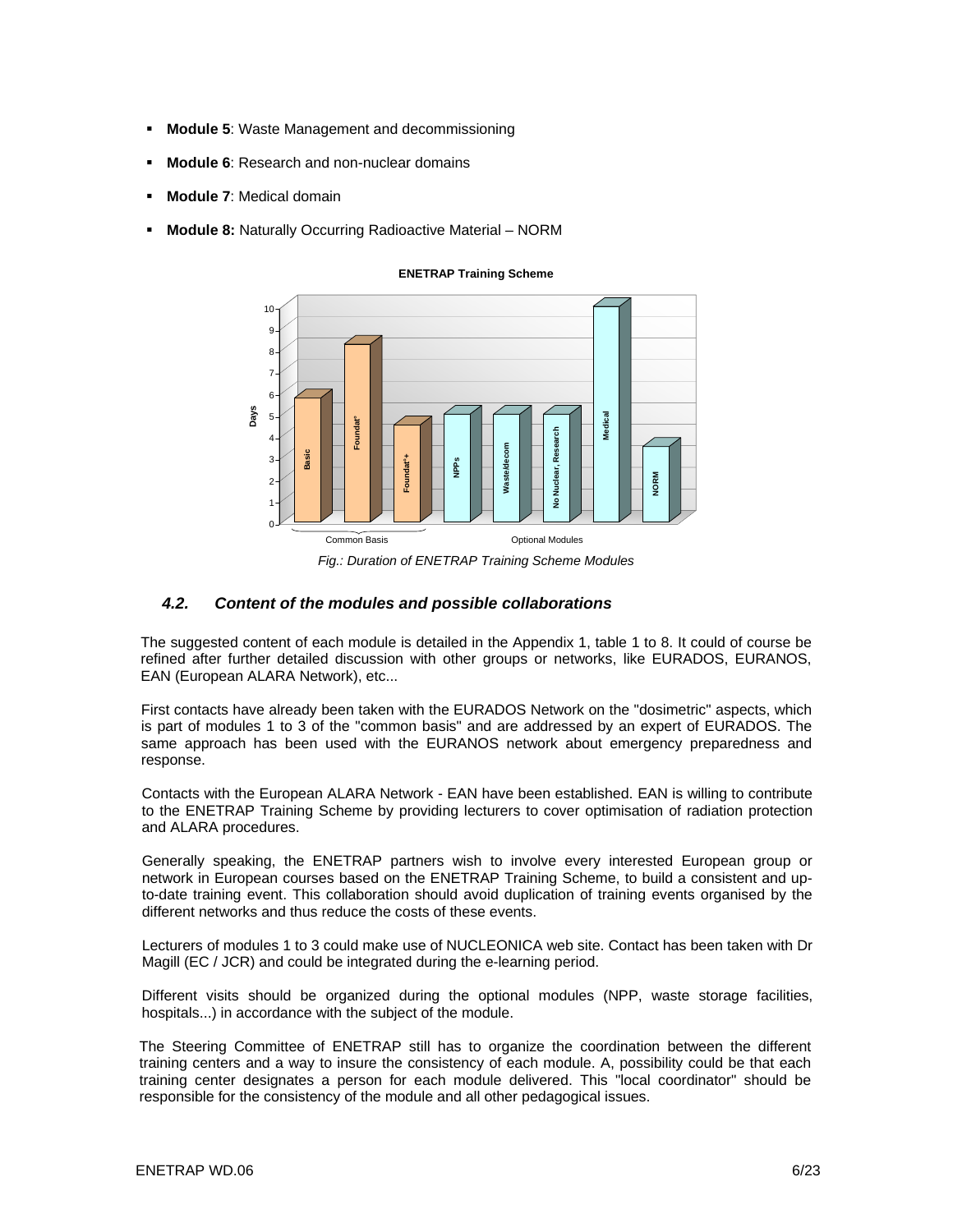It is also foreseen that the chapters/lectures taught either be e-learning or by "classical" course must have the same content.

### *4.3. OJT period*

According to the WP4 recommendations, an OJT period should be proposed to the participants in relation with each specific module.

The OJT period related to one specific module should have about the same duration as the module itself. It could be organized either just after the module or a few weeks later, in the country where the module took place (as soon as the participant is able to understand the local language) or in the country of the participant.

The steering committee of ENETRAP has still to establish a list of places in Europe where OJT could take place. A contact has already been taken with ITN in Portugal who is willing to participate. In France and in Germany, previous experiences have shown that many places could welcome participants for OJT periods. Contacts in other European countries are being taken.

#### *4.4. Use of e-learning*

As pointed out in the WP6 report, the total cost of the former ERPC was a strong barrier for participants (or their employers) to attend the course in Saclay.

To decrease this cost (fees, but also time and accommodation) the WP5 of the ENETRAP project has studied different e-learning systems and developed a module using a Learning Management System.

For the moment, the chapters dealing with "basic nuclear physics" and "interaction of radiations with matter" are developed. Contact has also been taken with the IAEA about the possibility of using its standardized material.

When the ENETRAP Training Scheme is in place, it is foreseen that the whole first module will be available on an e-learning platform. Participants will then have the possibility to follow this first module either by e-learning or in a "real" classroom.

In order to create a module 1 entirely tailored for e-learning purposes, it is necessary to carefully define the pedagogical objectives, the competences/skills foreseen for participants. Then pedagogical *scenari*  including the implementation of tutoring will be designed according to what pedagogical resources are available.

#### *4.5. Links with the future European Master in Radiation Protection - E.M.R.P.*

The main goal of work Package 8 was to establish a European Master degree in Radiation Protection. An application for funding to assist this development was submitted by four partners, in February 2006 to DG Education (EACEAgency) and was successful. This new program of European Master in Radiation Protection will be based on the feedback of 12 years of the French Radiation Protection Master from Grenoble, of the four ERPC courses held in Saclay, the IAEA syllabus and PGEC courses, the European directive, the EUTERP recommendations and the ENETRAP works.

Therefore the program encompasses all the ENETRAP training scheme proposals and fulfils the requirements of the European directive.

The theoretical part of the course will last six months with approximately half of the time devoted to lectures and the other part to exercises, case studies, practical work and technical visits. The students will then spend a further six months working in nuclear facilities or laboratories, through on the job training period (internship). In respect of the Bologna conference, 60 European Credit Transfer System - ECTS will be sum up for this full year.

Some overlaps could be managed in order to propose to Long Life Learners to follow some specific modules. In this case, LLLs can sum up ECTS after succeed to examination as the ECT System allows.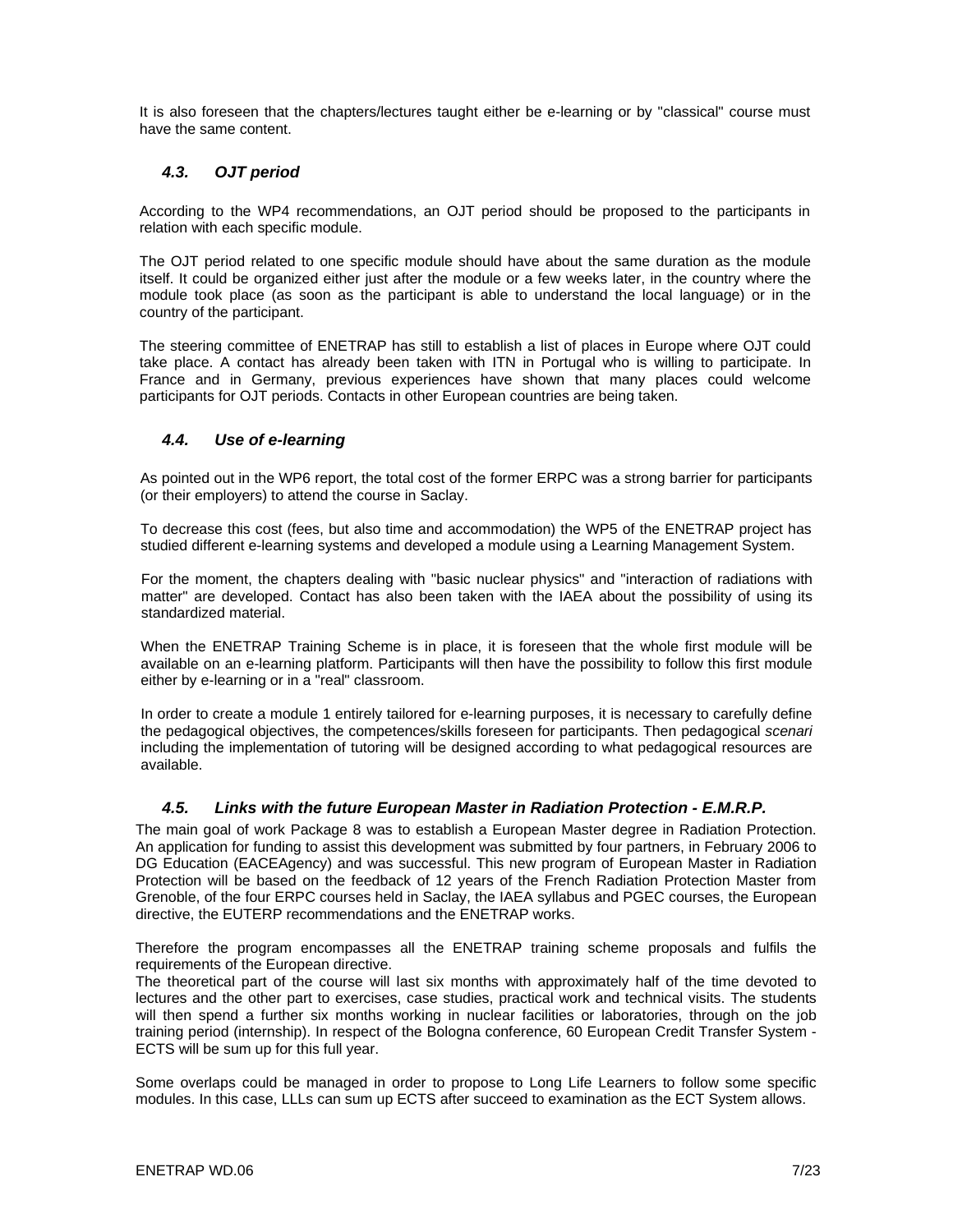The 4 partners (UJF-F, UHI-UK, CTU-Cz and INSTN-F) would proposed all modules from the Master syllabus or only a part. The common basis will be teach in local language. The optional modules could be teach in English if necessary.

### *4.6. The training centers*

The different modules will be organized in different training centers in Europe, according to the availability of practical and logistical aspects. One module could be organized at several places, on the condition that the number of participants is big enough. The list of training centers interested in taking part in this project is still under discussion among the ENETRAP partners.

One participant will be allowed to register in one module in a training center and in second module in another center. The modules will have to be scheduled carefully, and in a harmonized way, to allow this mobility.

As mentioned in the WP4 report, training providers of modules of the ENETRAP Training Scheme should as well take care for accompanying OJT. This could also be part of the responsibilities of the "local coordinator".

#### *4.7. Certification*

The ENETRAP Training Scheme will be validated by a certificate.

To get this certificate, a participant will have to attend to the "common basis" (modules 1 to 3) plus at least one of the optional modules depending of his field of work or interest.

At that time, the modalities of assessment (theoretical part and OJT) and certification of participants are still under discussion among the ENETRAP partners.

#### *4.8. Pedagogical committee*

To assess the consistency and the quality of the ENETRAP Training Scheme, it is anticipated that a committee will be established. Although their attributions have not yet been defined precisely, they could be:

- periodic review of content of the course,
- "schedule" of the different modules in the different countries, to allow mobility of participants,
- establishment of a network of "local coordinators" in the different training centers.
- establishment of a base of potential lecturers / experts,
- periodic assessment and quality insurance,
- organization of the assessment of the participants,
- organization of the communication / advertising.

### **5. Pilot Sessions**

The ENETRAP Partners will implement the ENETRAP Training Scheme during three types of training courses.

 **Course 1**: Pilot Session Module 5 - "Occupational Radiation Protection: Specificities of Waste management and decommissioning"

The Karlsruhe Research Center will run the Module 5 of E.T.S.

This course will concern all topics of E.T.S. The duration is 5 days for theoretical part and 5 days for O-J-T.

In the theoretical part, each day deals with a topic as follow:

- waste management
- **Decommissioning**
- Ventilation and filtration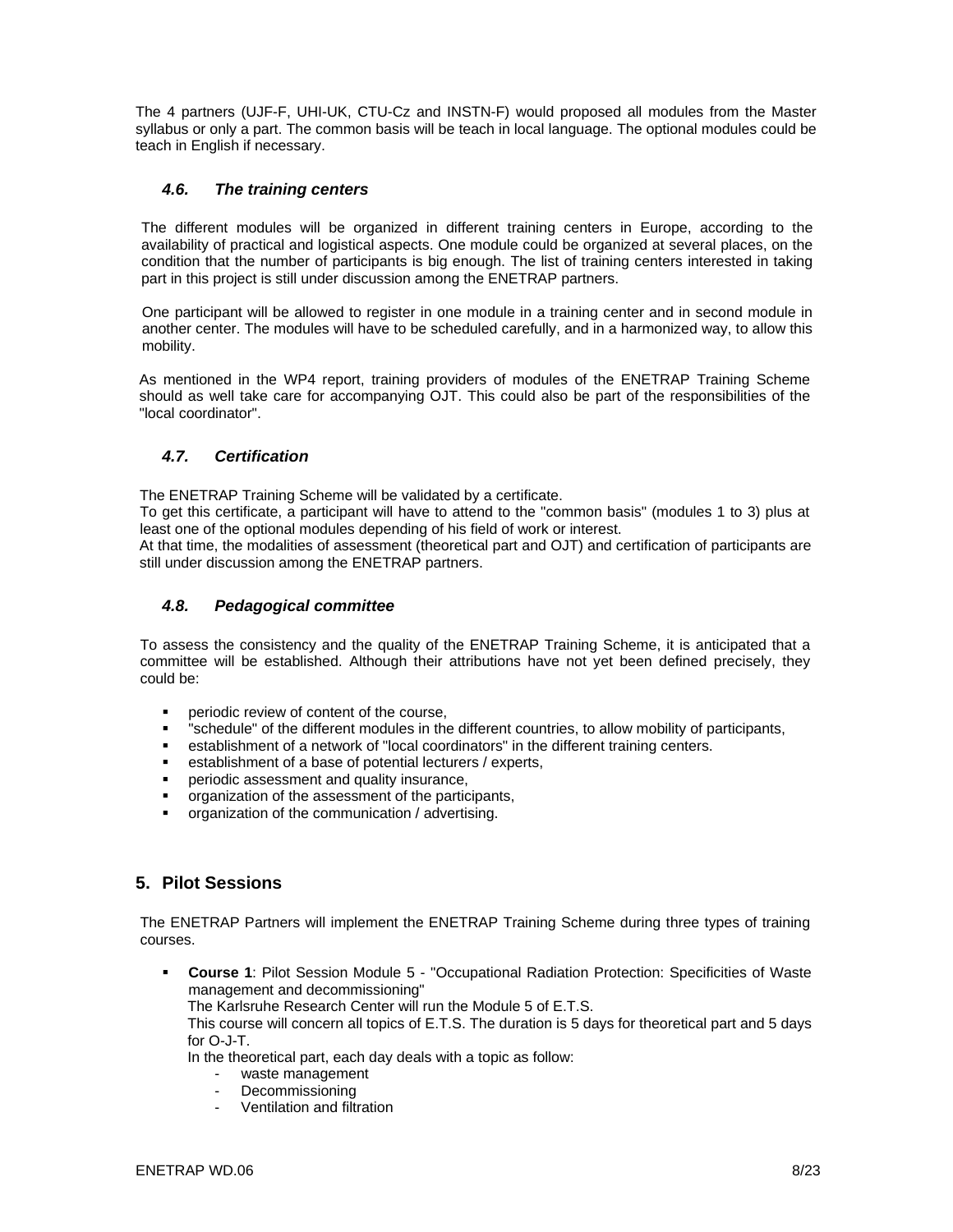- Safe Handling
- **Transport**

In the ENETRAP Training Scheme, the OJT period is planed to be organized either just after the module or a few weeks later the theoretical part. In this pilot course, the O-J-T period is planed just after the theoretical part. By this way, we will collect feedback in order to evaluate what is the most appropriate planning.

Dates: October-November 2007 Place: Karlsruhe Research Center Germany

**Course 2**: e-learning module

Students (Long Life Learners and Initial training) from the French Master in Radiation Protection will follow e-learning courses. The latter are part of module 1 of the ENETRAP Training Scheme and concerned the topic of Interaction of Radiation with Matter. This course has been developed and scenarized by ENETRAP Spanish Partner - CIEMAT using Belgian pedagogical resources. The tutoring part will be managed by two tutors from France. As a feasibility experiment, the use of "blended" learning (b-learning), a mix between e-learning and traditional learning methods, will be assessed at the end of the course.

The use of b-learning is seen as particularly valuable as the university partners believe that the use of such synchronous or asynchronous web-based delivery, with tutor support, could become the norm for many Masters' programmes, in order to promote a wider participation and to encourage partnerships across Europe.

Concerning tools, the Moodle Learning Management System, will permit to plan all exercises related to the course, proposed to students. After that, an assessment of this part will be performed both from the point of view of students and from tutors one's.

Date: start 17th September 2007, end 16th November 2007

Places: In 2007 only students from Grenoble-F are concerned. In 2008 students from Grenoble-F, Thurso-UK and Prague-Cz will be concerned. Tutors are from research Atomic Center in Saclay-F. The e-learning team is located in Madrid-Sp.

**Course 3**:

Based on the Radiation Protection Training Scheme from HPA-UK, three courses using part of E.T.S could be proposed on:

Selection, Use and Testing of Radiological Protection Instrumentation Date: due to run 13-15 November 2007-07-10 The course will be held at the HPA Training Centre at Chilton.

Radiation Emergencies: Planning and Response Date: due to run 3-6 December 2007 The course will be held at the HPA Training Centre at Chilton.

Principles of Protection Against External Radiation Date: due to run 23-26 October 2007 The course will be held at the HPA Training Centre at Chilton.

It will be interesting to assess if existing courses can be easily take into account the ENETRAP Training Scheme. This assessment will outline the advantages and/or disadvantages to promote an E.T.S course based on an existing or a new build curriculum.

### **6. Perspective and conclusion**

From works achieved in the framework of the ENETRAP project (WP2 to 6) and the EUTERP platform, the necessity to clarify the definition of the "Qualified Expert" and also to propose a definition of the "Radiation Protection Officer" was shown.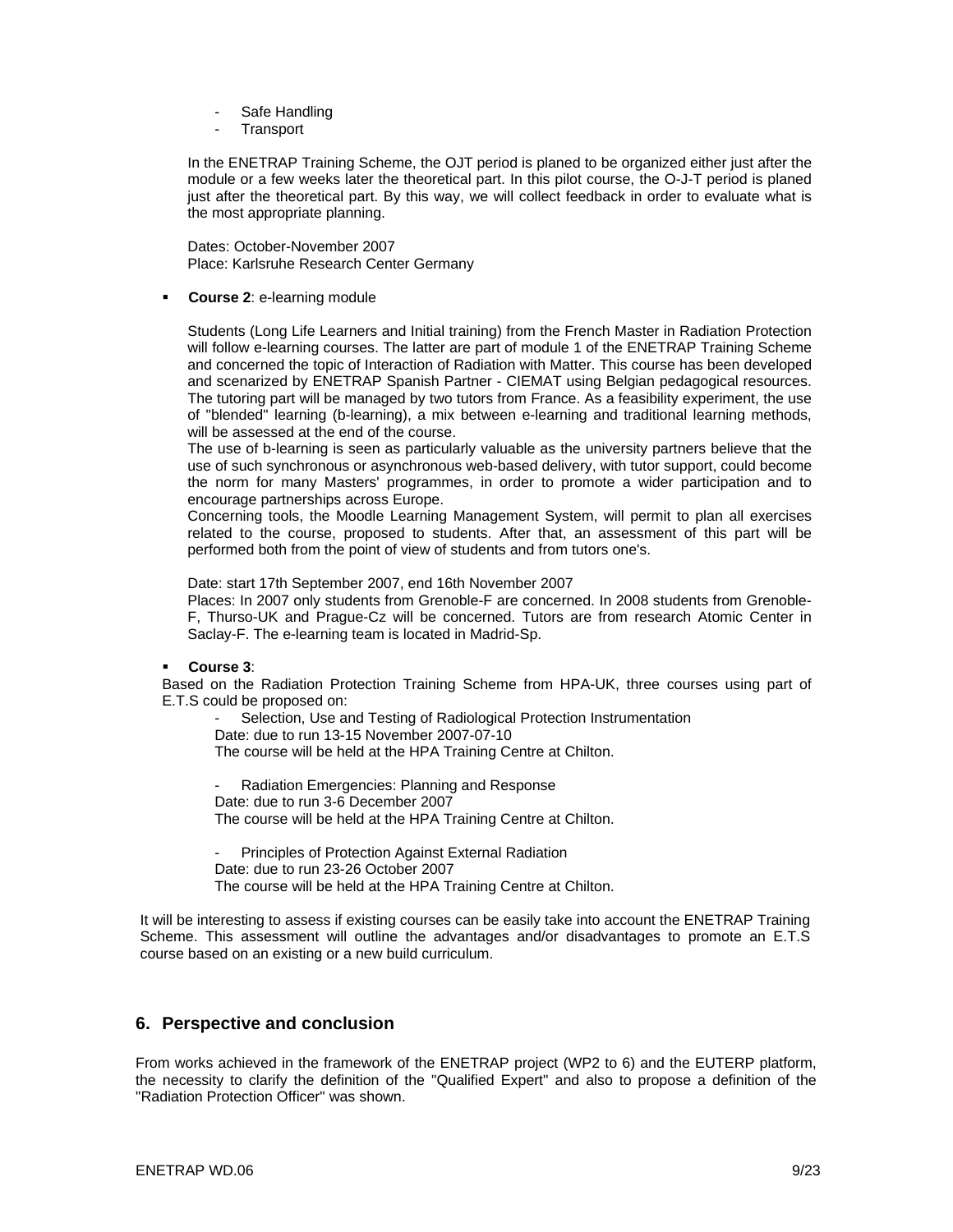Once these validated and then proposed definitions for the review of the Basic Safety Standards and Euratom Directive, it will be necessary to define a referential of competencies / skills for the Qualified Expert. After this task, the establishment of an updated training scheme centered on this referential of competencies / skills should be achieved. Thus, the content of the training course will be specified by using pedagogical objectives retailed for each training parts. In the same way, some "problem situations" will permit to put the participant in capacity to act (*e.g.* case of contamination in a work place, source of gamma radiography blocked in the guide tube...). Other pedagogical sequences like "case studies" will permit to confront a participant to all the necessary steps of the implementation of Radiation Protection actions in a wide range of RP topics.

The evaluation of participants is an important part for recognition. This evaluation linked to the referential of expertises / capacities will permit to enable the experience on the basis of knowledge and also on the one of competences / skills.

The definition of precise pedagogical objectives enables European States to consider a harmonization of the contents is therefore a mutualisation of the educational resources. Common resources would contribute to the harmonization of "QE" curriculum, but the issue of copyrights remains.

Finally, the ENETRAP Training Scheme, with its modular approach will allow candidates to achieve the status of a Qualified Expert as defined in the 96/29 European Directive, achieving both professional development and additional qualifications at a pace which best suits their career and employment profile.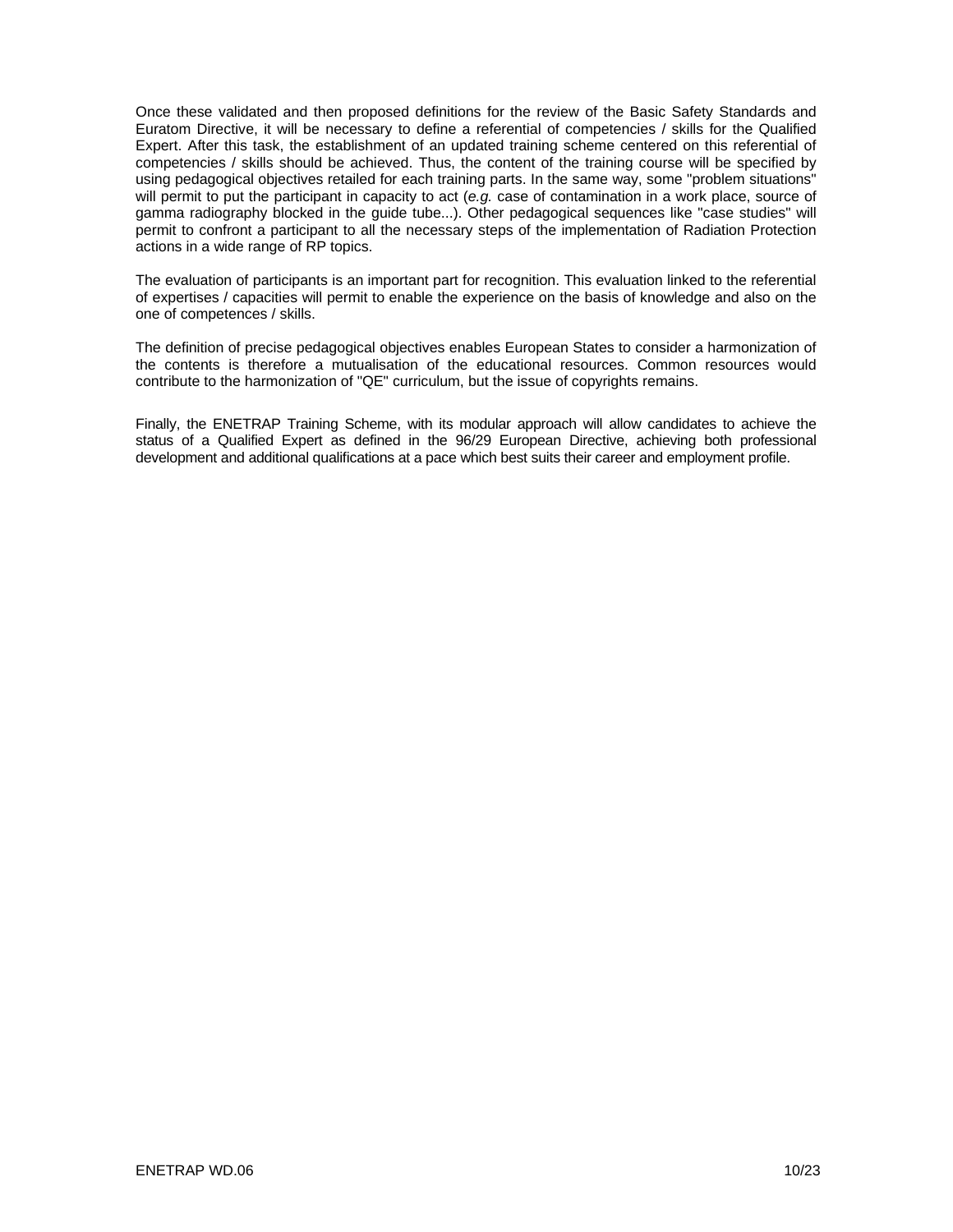

### ENETRAP Training Scheme Module 1: Basics

| <b>MODULE 1 - DETAILED PROGRAM</b>                                                                                                                                                                                                                                                                                                                                                            |          |      |       |             |             |
|-----------------------------------------------------------------------------------------------------------------------------------------------------------------------------------------------------------------------------------------------------------------------------------------------------------------------------------------------------------------------------------------------|----------|------|-------|-------------|-------------|
| At the end of the course, the participant will be able:<br>- to understand the physical aspect of ionising radiations, the biological bases of radiological protection,<br>- to describe and use the principal type of radiation detectors,<br>- to describe the different usages of ionizing radiations in the different domains and to know the type and range of used radioactive sources. |          |      |       |             |             |
| Contents of teaching                                                                                                                                                                                                                                                                                                                                                                          | Lecturer | Lec  | Ec/PW | <b>OJT</b>  | Vis.        |
| $Total =$                                                                                                                                                                                                                                                                                                                                                                                     | 40,5     | 34,5 | 6     | $\mathbf 0$ | $\mathbf 0$ |
| 1. Basics                                                                                                                                                                                                                                                                                                                                                                                     |          |      |       |             |             |
| 1.1 Inaugural conference (optional)                                                                                                                                                                                                                                                                                                                                                           |          |      |       |             |             |
| 1.2. Radioactivity and nuclear physics<br>- Explain the different modes of disintegration and desexcitation<br>- The different type of radiations emitted and their features<br>- Define and explain the notions of activity, intensity of radiation, period<br>- Calculate the activity of a source at any time                                                                              |          | 6    |       |             |             |
| 1.2.1. Alpha decay                                                                                                                                                                                                                                                                                                                                                                            |          | 3    |       |             |             |
| - Description - characteristics of the daughter nucleus. Decay scheme, Ground or excited state of the<br>daughter nucleus. . Examples of decay schemes                                                                                                                                                                                                                                        |          |      |       |             |             |
| 1.2.2. Beta minus decay                                                                                                                                                                                                                                                                                                                                                                       |          |      |       |             |             |
| - Description, characteristics of the daughter nucleus. Repartition of the available energy between<br>the electron and the neutrino, energy spectrum of the electron, examples of decay schemes                                                                                                                                                                                              |          |      |       |             |             |
| 1.2.3. Beta plus decay and electron capture                                                                                                                                                                                                                                                                                                                                                   |          |      |       |             |             |
| - Beta plus decay: Description, characteristics of the daughter nucleus. Repartition of the available<br>energy between the positron and the neutrino. Energy spectrum of the positron, examples of decay<br>scheme                                                                                                                                                                           |          |      |       |             |             |
| - Electron capture: Description, characteristics of the daughter nucleus, examples of decay scheme,<br>competition between beta plus decay and electron capture                                                                                                                                                                                                                               |          |      |       |             |             |
| 1.2.4. Electronic shell rearrangement                                                                                                                                                                                                                                                                                                                                                         |          |      | 1,5   |             |             |
| - Consequences of a vacancy on a shell.                                                                                                                                                                                                                                                                                                                                                       |          |      |       |             |             |
| - Amount of energy available from the electronic shell rearrangement                                                                                                                                                                                                                                                                                                                          |          |      |       |             |             |
| - consequence of the electron capture: X-ray or Auger emission                                                                                                                                                                                                                                                                                                                                |          |      |       |             |             |
| 1.2.5. Gamma emission and internal conversion<br>- Gamma emission: Description, examples of decay schemes                                                                                                                                                                                                                                                                                     |          |      |       |             |             |
| - internal conversion: description, consequences: X-ray or Auger emission                                                                                                                                                                                                                                                                                                                     |          |      |       |             |             |
| 1.2.6. Evolution of the activity                                                                                                                                                                                                                                                                                                                                                              |          | 1,5  | 1,5   |             |             |
| - Exponential law: decay constant, half-life                                                                                                                                                                                                                                                                                                                                                  |          |      |       |             |             |
| - Decay chain with two isotopes. Special cases: T1 >> T2 and T1 << T2                                                                                                                                                                                                                                                                                                                         |          |      |       |             |             |
| - Decay chain with n isotopes.                                                                                                                                                                                                                                                                                                                                                                |          |      |       |             |             |
| - activity law, relationship between mass and activity of a sample                                                                                                                                                                                                                                                                                                                            |          |      |       |             |             |
| 1.2.7. Producing radionuclides by nuclear reaction                                                                                                                                                                                                                                                                                                                                            |          | 1,5  |       |             |             |
| - Cross section. Evaluation of the activity created in a thin target. Activity of the irradiated sample.<br>The case of thick targets                                                                                                                                                                                                                                                         |          |      |       |             |             |
| - Production of artificial radioactive substances: examples (for medical or industrial purposes)                                                                                                                                                                                                                                                                                              |          |      |       |             |             |
| 1.3. Interaction of radiations with matter                                                                                                                                                                                                                                                                                                                                                    |          | 4,5  | 1,5   |             |             |
| - Explain the different phenomena of interaction of the radiations with matter (loaded particles,<br>electromagnetic radiations, neutrons)                                                                                                                                                                                                                                                    |          |      |       |             |             |
| - Define the linear transfer of energy                                                                                                                                                                                                                                                                                                                                                        |          |      |       |             |             |
| - Define and calculate the range of a beta radiation                                                                                                                                                                                                                                                                                                                                          |          |      |       |             |             |
| - Explain the genesis of the electric source radiations<br>1.3.1. Directly ionising radiations                                                                                                                                                                                                                                                                                                |          |      |       |             |             |
|                                                                                                                                                                                                                                                                                                                                                                                               |          |      |       |             |             |

 $\begin{array}{c} \hline \end{array}$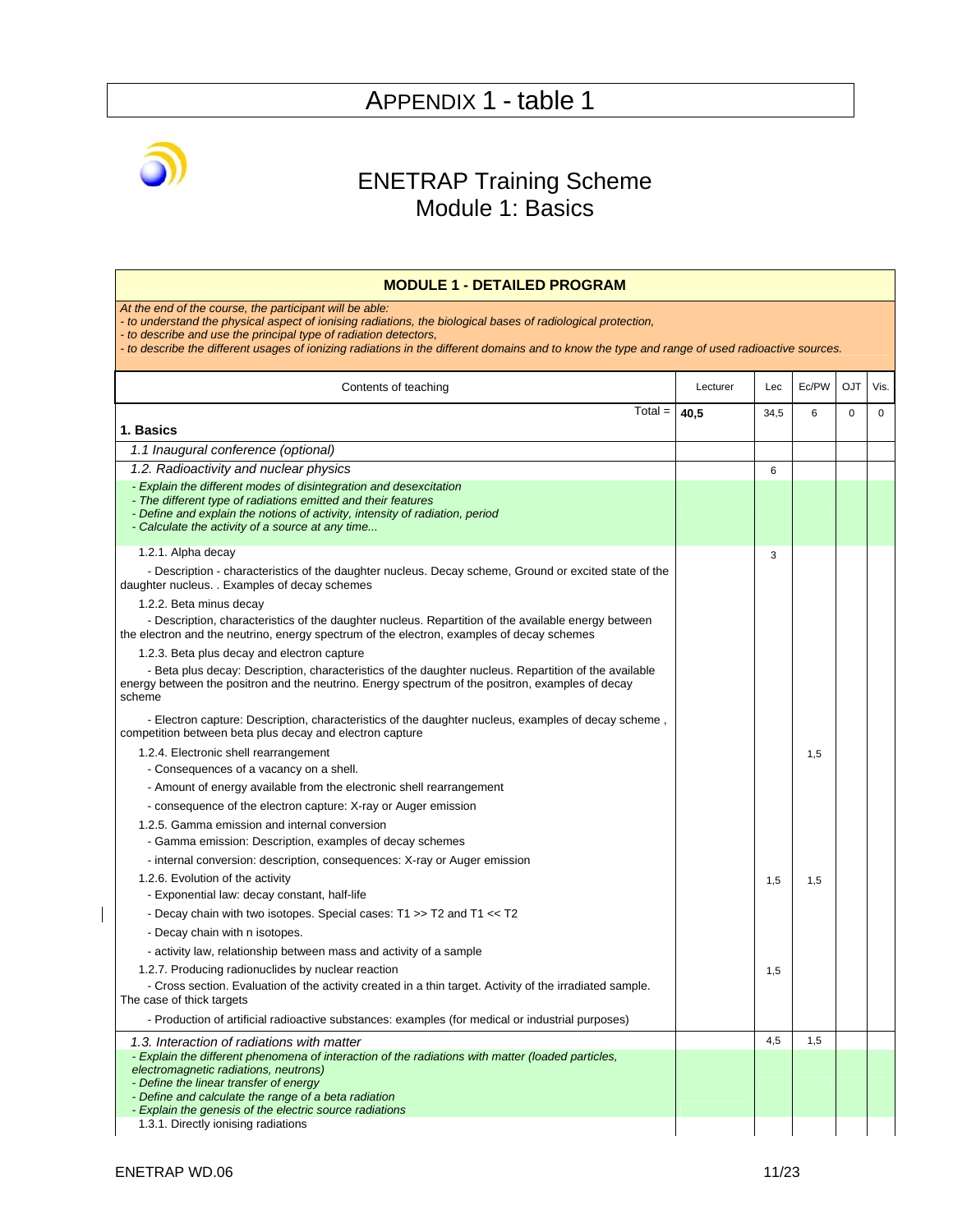| - Heavy charged particles (a, atomic particles): ionisation, excitation, stopping power, range.                                                                                                                                                  |     |     |  |
|--------------------------------------------------------------------------------------------------------------------------------------------------------------------------------------------------------------------------------------------------|-----|-----|--|
| - Light charged particles (electrons): ionisation, excitation, stopping power, range, brehmstrahlung<br>effect.                                                                                                                                  |     |     |  |
| - Linear transfer of energy                                                                                                                                                                                                                      |     |     |  |
| - Case of the positrons: annihilation phenomenon                                                                                                                                                                                                 |     |     |  |
| - Application: principle of the X-ray tube                                                                                                                                                                                                       |     |     |  |
| 1.3.2. Non directly ionising radiations                                                                                                                                                                                                          |     |     |  |
| - Electromagnetic radiation: Compton effect, photoelectric effect, pair creation. Repartition of energy,<br>angular distribution of secondary electron and diffused photon Influence of the energy, relative<br>importance of the three effects. |     |     |  |
| - General principle of building: build up factor coefficients.                                                                                                                                                                                   |     |     |  |
| - Neutrons: ranges of energy and types of slowing-down and attenuation.                                                                                                                                                                          |     |     |  |
| 1.4 Dosimetry: quantities and units                                                                                                                                                                                                              | 4,5 |     |  |
| - Define the operational Quantities and Units, realise related calculations<br>- Define the absorbed dose, the doserate of absorbed dose.<br>1.4.1 Physical and dosimetric quantities                                                            |     |     |  |
| - Radiometric description of a radiation field: fluence and energetic fluence                                                                                                                                                                    |     |     |  |
| - Dosimetric quantities: exposure, kerma, absorbed dose                                                                                                                                                                                          |     |     |  |
| - Relationships between radiometric and dosimetric quantities                                                                                                                                                                                    |     |     |  |
|                                                                                                                                                                                                                                                  |     |     |  |
| - Calculation of absorbed dose in radiation equilibrium conditions.                                                                                                                                                                              |     |     |  |
| 1.4.2 Radiation protection dosimetry<br>- Need for protection quantities to assess the risk of exposure to ionizing radiations                                                                                                                   |     |     |  |
| -The new approach in ICRP 60, ICRU 51 and EC Directives: equivalent dose and effective dose,                                                                                                                                                     |     |     |  |
| radiation weighting factor $w_R$ and tissue weighting factor $w_T$ , committed effective dose.                                                                                                                                                   |     |     |  |
| 1.5. Biological effects of radiations                                                                                                                                                                                                            | 3   |     |  |
| - Explain the effects of the radiations to the cellular, at tissular level and at the body level<br>- The features of determinists and stochastic effects                                                                                        |     |     |  |
| - Define the effective dose, equivalent dose and the dose rate of equivalent dose<br>1.5.1 Basic biology                                                                                                                                         |     |     |  |
| 1.5.2 Cellular and molecular effects, Tissue lesions                                                                                                                                                                                             |     |     |  |
| 1.5.3 Deterministic effects                                                                                                                                                                                                                      |     |     |  |
| - Global irradiation, partial irradiation.                                                                                                                                                                                                       |     |     |  |
| 1.5.4 Stochastic effects                                                                                                                                                                                                                         |     |     |  |
| - Cancer induction, genetic effects                                                                                                                                                                                                              |     |     |  |
| - Notion of detriment linear non-threshold dose response hypothesis                                                                                                                                                                              |     |     |  |
| - Equivalent dose and effective dose, radiation weighting factor $w_R$ and tissue weighting factor $w_T$ ,                                                                                                                                       |     |     |  |
| committed effective dose.                                                                                                                                                                                                                        |     |     |  |
| 1.5.5 Exposure of the pregnant woman and exposure of the fœtus                                                                                                                                                                                   |     |     |  |
| 1.5.6 Epidemiology                                                                                                                                                                                                                               |     |     |  |
| 1.6. Physical principles of detection                                                                                                                                                                                                            | 7,5 | 1,5 |  |
| - Explain the principle of performance of the detectors used in radioprotection                                                                                                                                                                  |     |     |  |
| - Calculate the limit of detection, and others characteristics                                                                                                                                                                                   |     |     |  |
| 1.6.1 General principles of detection                                                                                                                                                                                                            |     |     |  |
| - measurement chain, efficiency, dead-time, detection threshold, background and noise                                                                                                                                                            |     |     |  |
| - uncertainty of a measurement                                                                                                                                                                                                                   |     |     |  |
| 1.6.2. Ionisation of gas                                                                                                                                                                                                                         |     |     |  |
| - Ionisation chambers                                                                                                                                                                                                                            |     |     |  |
| - Impulsion detectors (proportional counters, GM counters),                                                                                                                                                                                      |     |     |  |
| 1.6.3. Luminescence phenomenon.<br>- Scintillators (solids and liquids). Thermoluminescence. Photoluminescence. Optically Stimulated                                                                                                             |     |     |  |
| Luminescence dosimeter<br>1.6.4. Ionisation into solids.                                                                                                                                                                                         |     |     |  |
| - Semi-conductors.                                                                                                                                                                                                                               |     |     |  |
| 1.6.5. Physical and chemical phenomenon.                                                                                                                                                                                                         |     |     |  |
| - Photographic dosimeters. Traces detectors                                                                                                                                                                                                      |     |     |  |
| 1.6.6 Detector functioning                                                                                                                                                                                                                       |     |     |  |
| - Pulse functioning: amplificator, discriminator, mono and multi channel selector, ratemeter.                                                                                                                                                    |     |     |  |
| - Current functioning: amplificator, signal acquisition system.                                                                                                                                                                                  |     |     |  |
| 1.6.7 Calibration                                                                                                                                                                                                                                |     |     |  |
|                                                                                                                                                                                                                                                  |     |     |  |
| - Relative and absolute measurements                                                                                                                                                                                                             |     |     |  |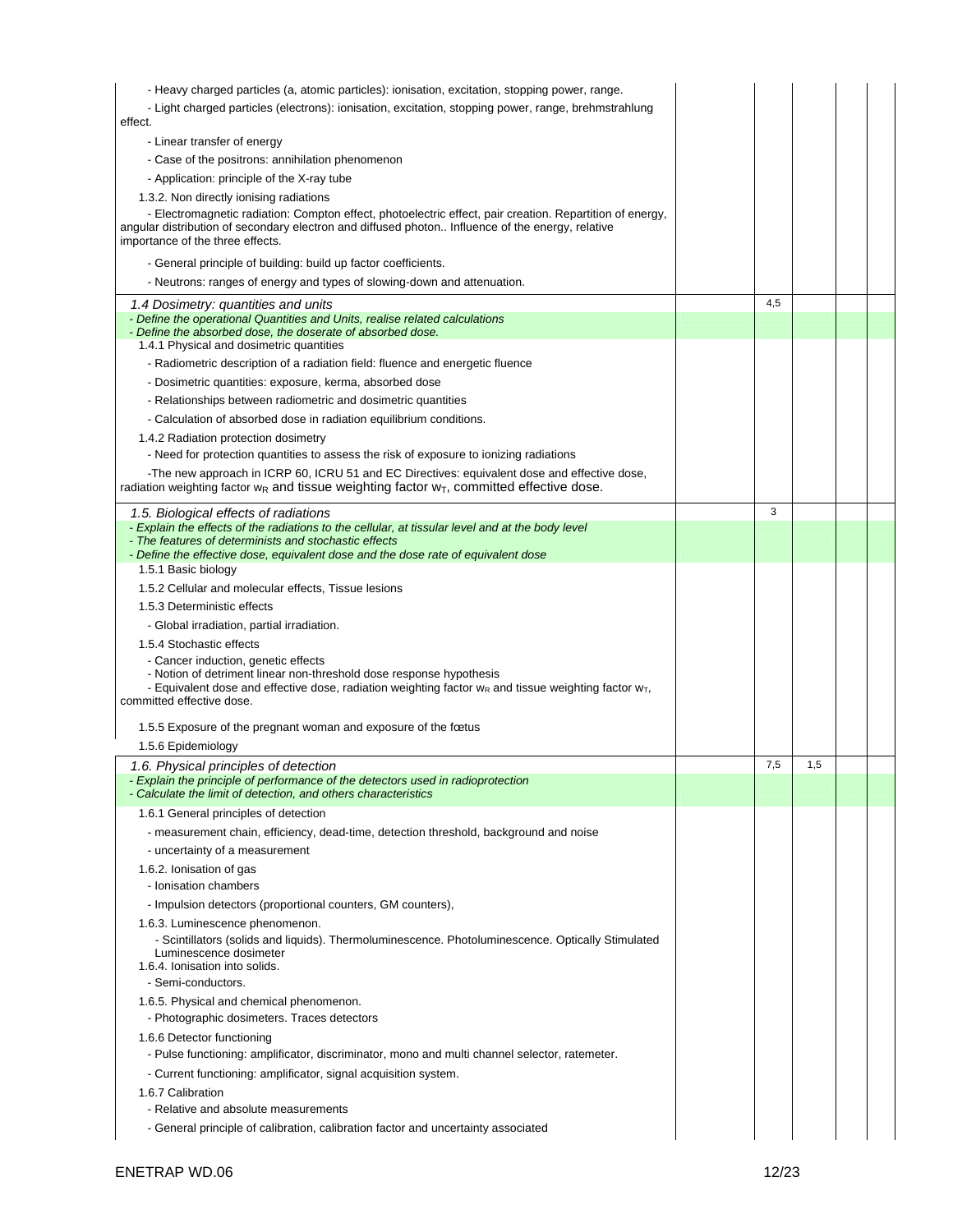| Total = $1.2$ week                                                                                                                                                              |  |  |  |
|---------------------------------------------------------------------------------------------------------------------------------------------------------------------------------|--|--|--|
| - To raise a panorama of the usages of the ionizing radiations in the different domains<br>- Know the order of magnitude of the activities related to these radioactive sources |  |  |  |
| 1.7. Applications of ionising radiation (overview)                                                                                                                              |  |  |  |
| - Metrological chain                                                                                                                                                            |  |  |  |
|                                                                                                                                                                                 |  |  |  |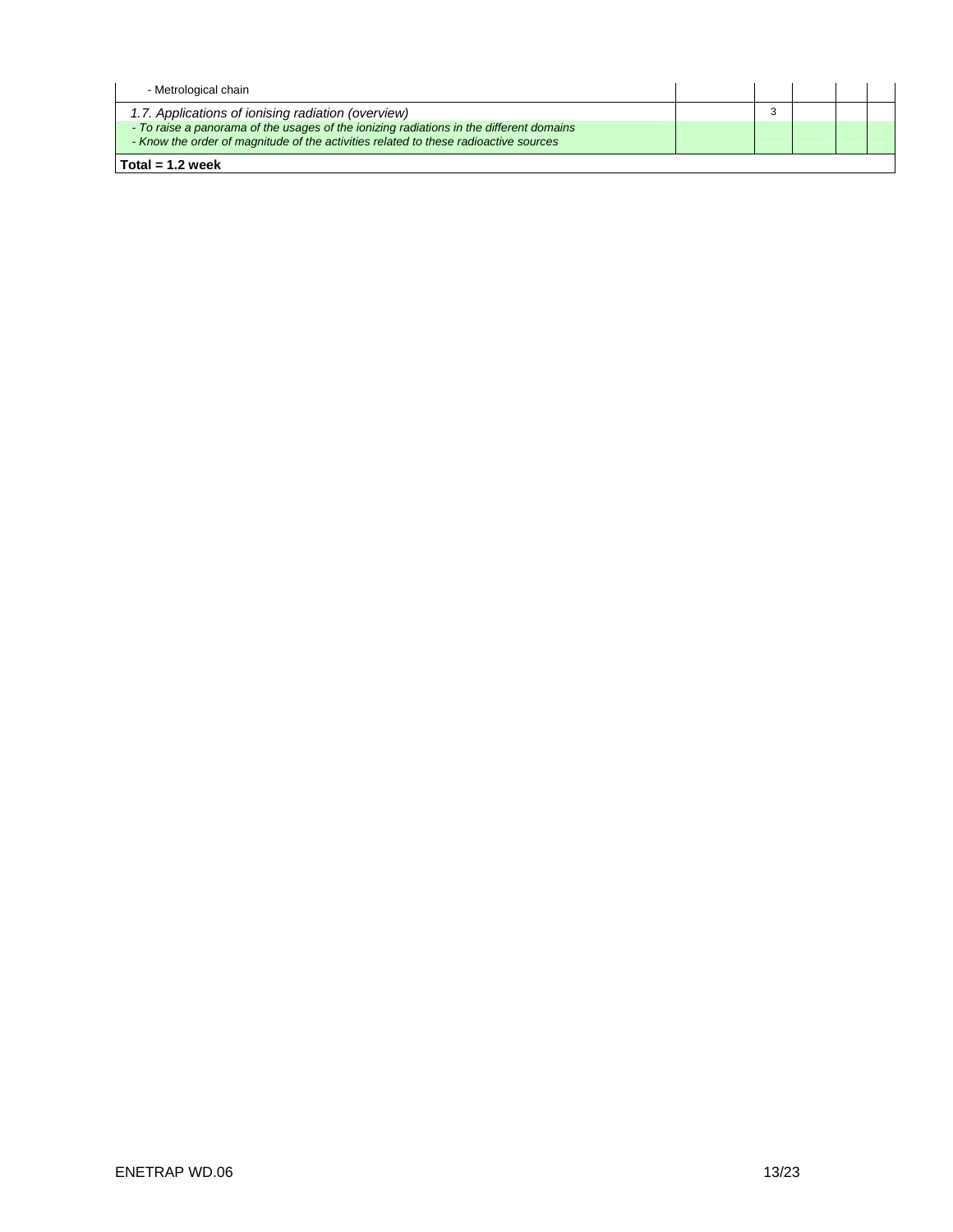

### ENETRAP Training Scheme Module 2: Foundation

| <b>MODULE 2 - DETAILED PROGRAM</b>                                                                                                                                                                                                                                                                                                                                                                                                                                                                                      |          |      |       |            |             |
|-------------------------------------------------------------------------------------------------------------------------------------------------------------------------------------------------------------------------------------------------------------------------------------------------------------------------------------------------------------------------------------------------------------------------------------------------------------------------------------------------------------------------|----------|------|-------|------------|-------------|
| At the end of the course, the participant will be able:<br>- to estimate the doserate to different distances from a radioactive point source (beta or photon),<br>- to determine the collective and individual protective means both for external and internal exposure,<br>- to assess individual dose for both external and internal exposure,<br>- to determine the features of a dose monitoring program (area and individual),<br>- to explain the process from ICRP, IAEA recommendations to national regulatory. |          |      |       |            |             |
| Contents of teaching                                                                                                                                                                                                                                                                                                                                                                                                                                                                                                    | Lecturer | Lec  | Ec/PW | <b>OJT</b> | Vis.        |
| $Total =$<br>2. Foundation: Operational radiation protection and regulatory context                                                                                                                                                                                                                                                                                                                                                                                                                                     | 79,5     | 37,5 | 12    | 30         | $\mathbf 0$ |
| 2.1. Radiation protection external dosimetry<br>2.1.1 Dose assessment for external exposure<br>- Need for operational quantities to estimate the protection quantities: H*, Hp<br>- Skin and depth dose assessments, conversion coefficients for external exposure.<br>2.1.2 Calibration of a radiation protection device to measure external exposure<br>- beta radiations,<br>- gamma radiations,                                                                                                                     |          | 3    |       | 6          |             |
| - neutrons                                                                                                                                                                                                                                                                                                                                                                                                                                                                                                              |          |      |       |            |             |
| 2.2. Protection against external exposure                                                                                                                                                                                                                                                                                                                                                                                                                                                                               |          | 3    | 3     |            |             |
| - Distinguish external exposure and internal<br>- The 3 main protective means against the external exposure<br>- Estimate the doserate due to a point source (characteristics and activity given - beta or photon)<br>- Estimate the doserate to different distances from a point source (beta or photon)<br>- Calculate the shielding characteristics                                                                                                                                                                  |          |      |       |            |             |
| - Radiation protection principles: time, distance, shielding. Shielding calculations for a<br>beta source, for a gamma source and for a neutron source. 1/d <sup>2</sup> law for a photon source<br>- Extremity exposure<br>- Use of calculation codes: MicroSHIELD or others                                                                                                                                                                                                                                           |          |      |       | 6          |             |
| 2.3. Protection against internal exposure                                                                                                                                                                                                                                                                                                                                                                                                                                                                               |          | 3    |       |            |             |
| - Define the different standard of contamination<br>- Define the committed dose and the effective period<br>- Calculate the committed dose by using the dose unit of intake h(g)<br>- Existing methods of decontamination<br>- Determine the collective and individual protective means<br>2.3.1 Modes of intake                                                                                                                                                                                                        |          |      |       |            |             |
| 2.3.2 Collective protection:<br>- Static and dynamic containment. Types of devices used for containment.<br>2.3.3 Individual protection:<br>-individual behaviour, gloves, devices used for the protection of respiratory tract, protective clothing<br>(ventilated and non ventilated)                                                                                                                                                                                                                                 |          |      | 3     |            |             |
| 2.4. Dose monitoring<br>2.4.1 Area monitoring:<br>- Regulatory requirements. Objectives of the area monitoring. Area monitoring management:<br>Technical aspects, quality control, records.                                                                                                                                                                                                                                                                                                                             |          | 3    |       | 6          |             |
| - operation monitoring, environmental monitoring, surface monitoring<br>- design of a monitoring program<br>- classification of areas - Examples<br>- utilisation of detectors                                                                                                                                                                                                                                                                                                                                          |          |      | 3     |            |             |
| 2.4.2 Individual monitoring (external, internal, decontamination)<br>2.4.2.1 External exposure:<br>- objectives of the individual monitoring                                                                                                                                                                                                                                                                                                                                                                            |          | 1,5  |       | 6          |             |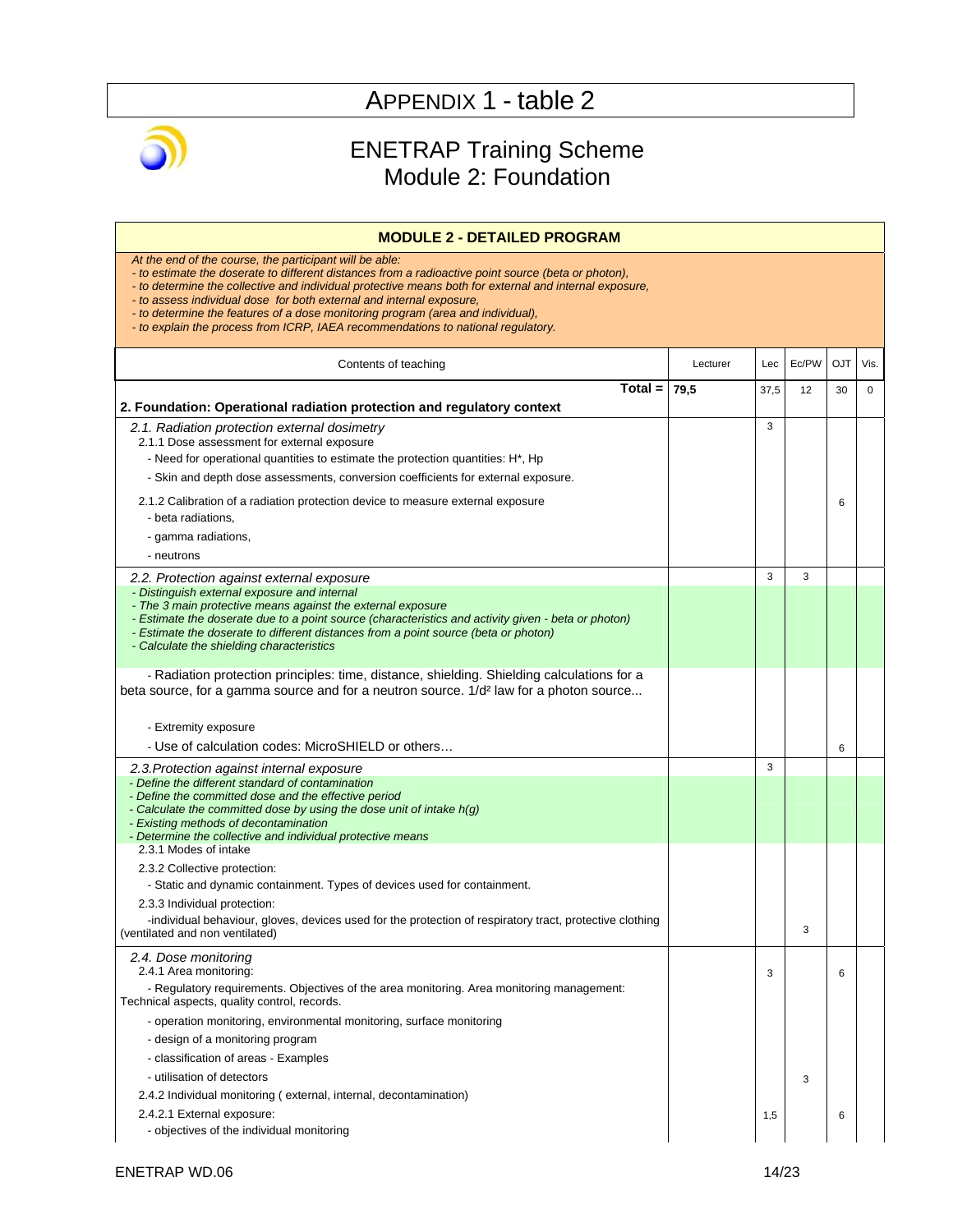| - Devices used for individual monitoring: characteristics, limitations, need for calibration.                                                                                                                                                              |   |   |   |  |
|------------------------------------------------------------------------------------------------------------------------------------------------------------------------------------------------------------------------------------------------------------|---|---|---|--|
| - Management of the dose: recording, action levels, investigation levels                                                                                                                                                                                   |   |   |   |  |
| - Quality requirements - intercomparison exercises.                                                                                                                                                                                                        |   |   |   |  |
| 2.4.2.2 Internal exposure:                                                                                                                                                                                                                                 | 6 |   |   |  |
| - Management of a contaminated person. Role of the medical and toxicology labs.                                                                                                                                                                            |   |   |   |  |
| - The means to assess internal contamination (in vivo counting by gamma and X spectrometry;<br>radiobioassays; utilisation of area monitoring data). Routine and special monitoring.                                                                       |   |   | 6 |  |
| - Management of the dose: recording, action levels                                                                                                                                                                                                         |   |   |   |  |
| - Biokinetic models from the ICRP (respiratory tract, digestive, coetaneous). - Biokinetic behaviour<br>of several categories of radionuclides. Dose assessment principles Therapeutic strategies after an<br>internal contamination (I, Cs 3H, actinides) |   |   |   |  |
| - Quality requirements - intercomparison exercises.                                                                                                                                                                                                        |   |   |   |  |
| 2.5. Regulatory context                                                                                                                                                                                                                                    | 6 |   |   |  |
| 2.5.1 The basic principles of radiation protection                                                                                                                                                                                                         |   |   |   |  |
| 2.5.2 ICRP recommendations                                                                                                                                                                                                                                 |   |   |   |  |
| - Justification, optimisation and dose limitation; dose constraints; inequity and ethical issues                                                                                                                                                           |   |   |   |  |
| 2.5.3 IAEA Safety fundamentals, requirements and guidelines                                                                                                                                                                                                |   |   |   |  |
| 2.5.4 EC Directives (e.g. 96/29, 97/43, 03/122), practices and interventions                                                                                                                                                                               |   |   |   |  |
| 2.5.5 ALARA principle                                                                                                                                                                                                                                      |   |   |   |  |
| 2.5.6 Individual work on the national regulation of learner's country                                                                                                                                                                                      |   | 3 |   |  |
| 2.6 Natural sources of ionizing radiation                                                                                                                                                                                                                  | 6 |   |   |  |
| - Natural radionuclides (U and Th-series; Rn; H-3; C-14; Be-7;)                                                                                                                                                                                            |   |   |   |  |
| - Case of Radon                                                                                                                                                                                                                                            |   |   |   |  |
| - External irradiation (UNSCEAR overview of terrestrial radiation (range of                                                                                                                                                                                |   |   |   |  |
| concentrations and exposure levels) and cosmic radiation (public doses and air crew                                                                                                                                                                        |   |   |   |  |
| doses))                                                                                                                                                                                                                                                    |   |   |   |  |
| - Internal irradiation (UNSCEAR overview of range of concentrations, exposure                                                                                                                                                                              |   |   |   |  |
| levels and indoor and outdoor Rn; Rn in water)                                                                                                                                                                                                             |   |   |   |  |
| - NORM industries (general overview; inhalation of dust as source of occupational                                                                                                                                                                          |   |   |   |  |
| exposure; building materials                                                                                                                                                                                                                               |   |   |   |  |
| 2.7 Public and environmental radiation protection                                                                                                                                                                                                          | 3 |   |   |  |
| 2.7.1 Public radiation protection                                                                                                                                                                                                                          |   |   |   |  |
| - Dose limits and dose constraints                                                                                                                                                                                                                         |   |   |   |  |
| - UNSCEAR overview of exposure levels from artificial sources                                                                                                                                                                                              |   |   |   |  |
| - Principles of dispersion models in air and water                                                                                                                                                                                                         |   |   |   |  |
| 2.7.2 Environmental radiation protection                                                                                                                                                                                                                   |   |   |   |  |
| - ICRP system of environmental RP<br>2.7.3 Medical exposure                                                                                                                                                                                                |   |   |   |  |
| 2.8 Ethical considerations on the applications of radioactivity and                                                                                                                                                                                        | 3 |   |   |  |
| radiation protection                                                                                                                                                                                                                                       |   |   |   |  |
| TOTAL = 1.7 weeks + 1 week OJT                                                                                                                                                                                                                             |   |   |   |  |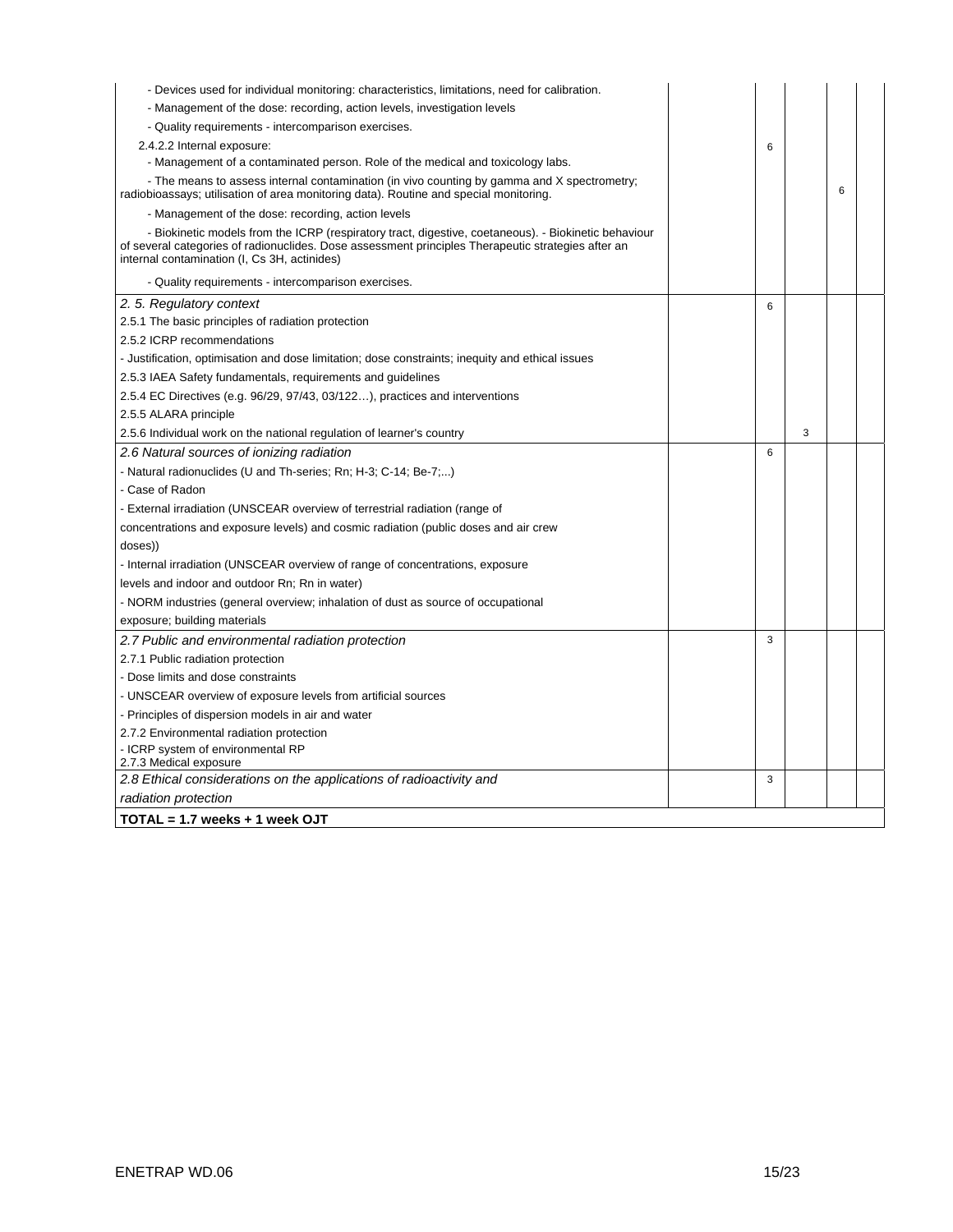

### ENETRAP Training Scheme Module 3: Foundation+ (Occupational)

| <b>MODULE 3 - DETAILED PROGRAM</b>                                                                                                                                                                                                                                                                                                                                                             |          |     |          |            |      |
|------------------------------------------------------------------------------------------------------------------------------------------------------------------------------------------------------------------------------------------------------------------------------------------------------------------------------------------------------------------------------------------------|----------|-----|----------|------------|------|
| At the end of the course, the participant will be able:<br>- to know the regulatory process in order to complete transportation of radioactive material<br>- at his level, to mitigate the consequences of an accident or emergency issues,<br>- to integrate the ALARA principles and a safety culture in his practices,<br>- to know the principles of wastes management and decommissioning |          |     |          |            |      |
| Contents of teaching                                                                                                                                                                                                                                                                                                                                                                           | Lecturer | Lec | Ec/PW    | <b>OJT</b> | Vis. |
| Total = $ 27$<br>3. Foundation +                                                                                                                                                                                                                                                                                                                                                               |          | 27  | $\Omega$ | $\Omega$   | 0    |
| 3.1. Transport                                                                                                                                                                                                                                                                                                                                                                                 |          | 3   |          |            |      |
| - to quote the applicable texts concerning the regulation of the transportation of hazardous material<br>Presentation of the ADR: responsibilities                                                                                                                                                                                                                                             |          |     |          |            |      |
| -Types of packages, transport index, signalisation and labelling, measurements                                                                                                                                                                                                                                                                                                                 |          |     |          |            |      |
| 3.2. Design Issues<br>3.2.1 Choice of materials (type of source / domain of activities)                                                                                                                                                                                                                                                                                                        |          | 3   |          |            |      |
| 3.2.2 Maintainability of installation                                                                                                                                                                                                                                                                                                                                                          |          |     |          |            |      |
| 3.2.3 Work places, hot cells, Gloves boxes                                                                                                                                                                                                                                                                                                                                                     |          |     |          |            |      |
| 3.3. Accidents and emergency Issues                                                                                                                                                                                                                                                                                                                                                            |          | 3   |          |            |      |
| - to be inform of the feedback experience and countermeasures to limit the consequences of an<br>accident.                                                                                                                                                                                                                                                                                     |          |     |          |            |      |
| 3.3.1 Accidents: feedback experience                                                                                                                                                                                                                                                                                                                                                           |          |     |          |            |      |
| - risks in the event of nuclear accident and radiological accident                                                                                                                                                                                                                                                                                                                             |          |     |          |            |      |
| 3.3.2 Medical management in accidental situation                                                                                                                                                                                                                                                                                                                                               |          |     |          |            |      |
| 3.3.3 Management of populations                                                                                                                                                                                                                                                                                                                                                                |          |     |          |            |      |
| 3.4. Safety Culture<br>- Interface Radiation Protection and Safety                                                                                                                                                                                                                                                                                                                             |          | 3   |          |            |      |
| 3.5. ALARA<br>- Justification and optimisation; dose constraints; New ICRP recommendations                                                                                                                                                                                                                                                                                                     |          | 3   |          |            |      |
| 3.6 Principles of decommissioning<br>- Strategies, techniques and implementation                                                                                                                                                                                                                                                                                                               |          | 3   |          |            |      |
| 3.7 Principles of waste management<br>- Regulatory context, classification and techniques                                                                                                                                                                                                                                                                                                      |          | 3   |          |            |      |
| 3.8 Communication public, medias                                                                                                                                                                                                                                                                                                                                                               |          | 6   |          |            |      |
| $TOTAL = 0.9$ week                                                                                                                                                                                                                                                                                                                                                                             |          |     |          |            |      |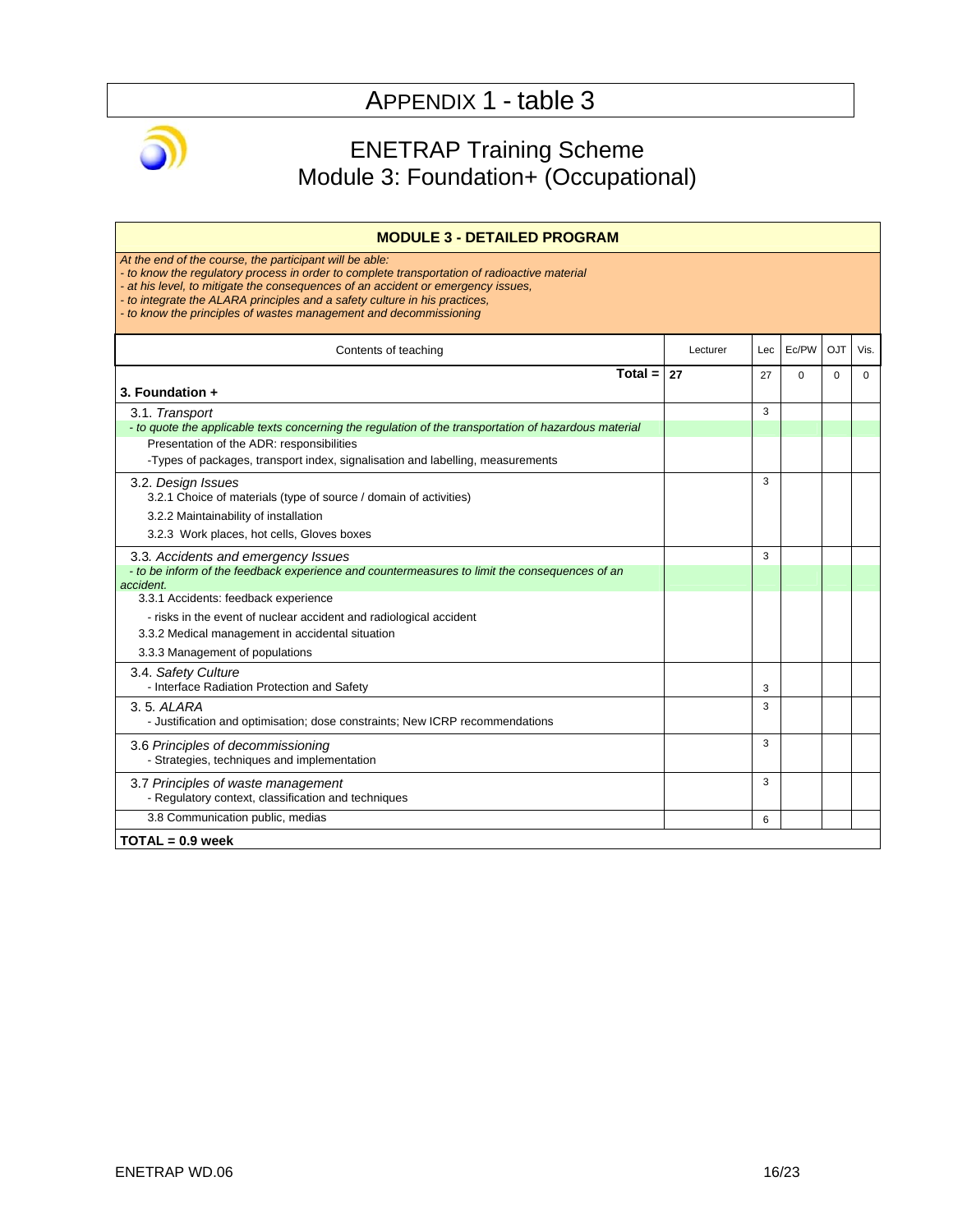

### ENETRAP Training Scheme Module 4: NPPs, Research Reactors

| Lecturer | Lec         | Ec/PW    | <b>OJT</b> | Vis.        |
|----------|-------------|----------|------------|-------------|
| 60       | 30          | $\Omega$ | 30         | $\mathbf 0$ |
|          | 5           |          |            | х           |
|          | 1           |          |            |             |
|          | 3           |          |            | x<br>x      |
|          | 3           |          | 12         |             |
|          | 3<br>3<br>3 |          | 18         |             |
|          | 3           |          |            |             |
|          | 3           |          |            |             |
|          | 3           |          |            |             |
|          |             |          |            |             |
|          |             |          |            |             |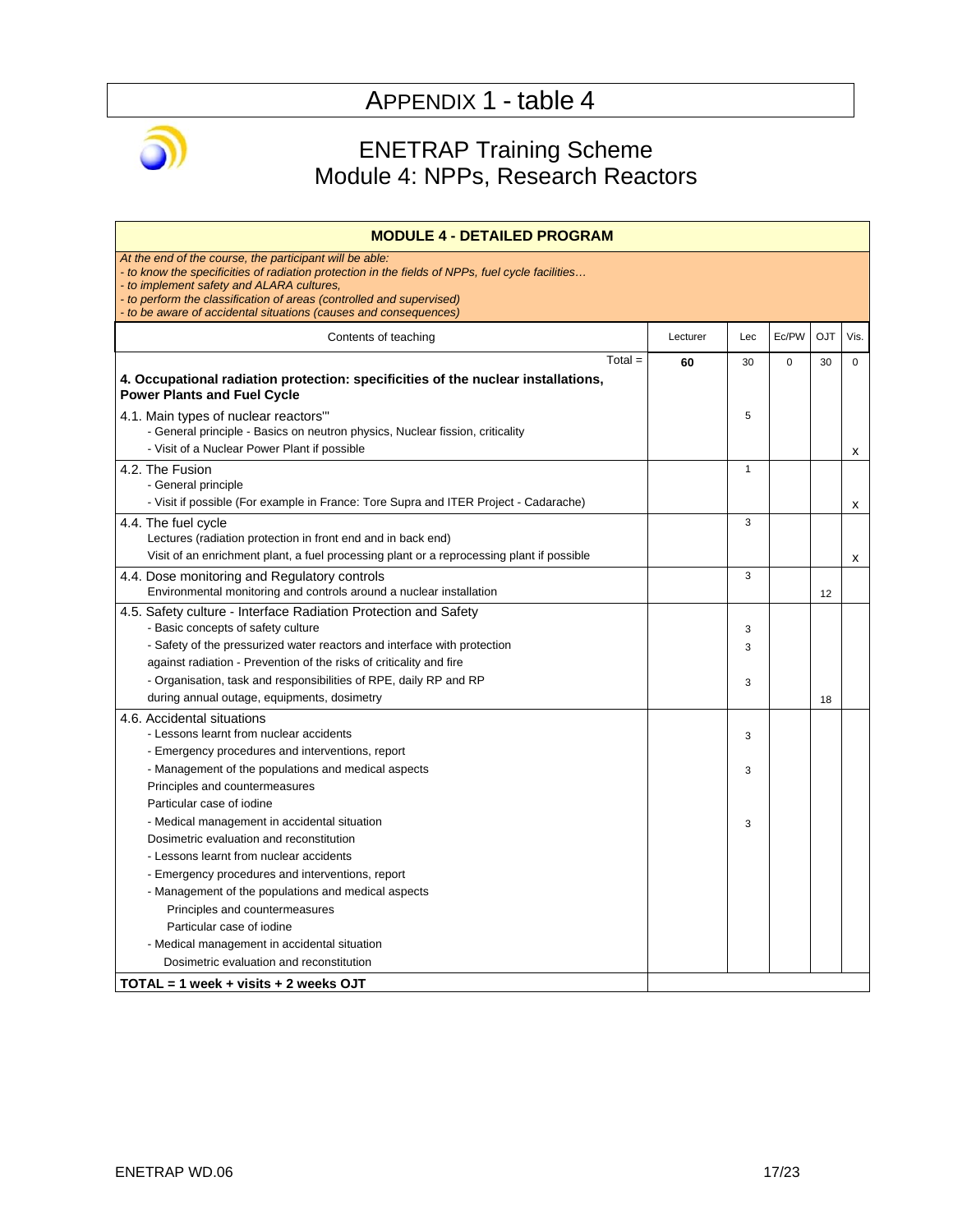### ENETRAP Training Scheme Module 5: Waste Management, Decommissioning

| <b>MODULE 5 - DETAILED PROGRAM</b>                                                                                                                                                                                                                                                                                                                                                                              |          |                |       |     |             |
|-----------------------------------------------------------------------------------------------------------------------------------------------------------------------------------------------------------------------------------------------------------------------------------------------------------------------------------------------------------------------------------------------------------------|----------|----------------|-------|-----|-------------|
| At the end of the course, the participant will be able:<br>- to implement principles of radioactive waste management and their basic techniques,<br>- to implement principles of decommissioning and related strategies.<br>- to understand the principles of ventilation and filtration in waste management and decommissioning field,<br>- to perform the classification of areas (controlled and supervised) |          |                |       |     |             |
| Contents of teaching                                                                                                                                                                                                                                                                                                                                                                                            | Lecturer | Lec            | Ec/PW | OJT | Vis.        |
| $Total =$<br>5. Occupational radiation protection: specificities of waste management and                                                                                                                                                                                                                                                                                                                        | 60,0     | 18,5           | 11,5  | 30  | $\mathbf 0$ |
| decommissioning                                                                                                                                                                                                                                                                                                                                                                                                 |          |                |       |     |             |
| 5. 1. Waste management                                                                                                                                                                                                                                                                                                                                                                                          |          |                |       | 12  |             |
| - Legal aspects, Waste preparation and collection                                                                                                                                                                                                                                                                                                                                                               |          | 1,5            |       |     |             |
| - Waste classification and strategies for waste conditioning                                                                                                                                                                                                                                                                                                                                                    |          | 1,5            |       |     |             |
| - Radiation protection during combustion, bituminising and vitrification of radioactive waste                                                                                                                                                                                                                                                                                                                   |          | 2              |       |     |             |
| - Radiation protection aspects in a final storage facility                                                                                                                                                                                                                                                                                                                                                      |          | 2              |       |     |             |
| - Environmental monitoring and controls around a waste storage facility                                                                                                                                                                                                                                                                                                                                         |          | $\overline{2}$ |       |     |             |
| - Visit of a storage facility (if possible)                                                                                                                                                                                                                                                                                                                                                                     |          |                |       |     | X           |
| 5.2. Decommissioning-                                                                                                                                                                                                                                                                                                                                                                                           |          |                |       | 12  |             |
| - Strategies, radiation protection planning and organisation                                                                                                                                                                                                                                                                                                                                                    |          | 1              |       |     |             |
| - Techniques for disassembling, dismantling and safe handling                                                                                                                                                                                                                                                                                                                                                   |          | 1              |       |     |             |
| - Decontamination and measuring techniques for release of materials from controlled areas                                                                                                                                                                                                                                                                                                                       |          | 1,5            |       |     |             |
| - Planning and implementation of these techniques - case study                                                                                                                                                                                                                                                                                                                                                  |          |                | 2,5   |     |             |
| - Visit of a facility under decommissioning (if possible)                                                                                                                                                                                                                                                                                                                                                       |          |                |       |     | X           |
| 5.3. Ventilation and filtration                                                                                                                                                                                                                                                                                                                                                                                 |          |                |       |     |             |
| - Basics of aerosol physics, granulometry, principles of ventilation and filtration, Mains types of<br>protection                                                                                                                                                                                                                                                                                               |          | 3              |       |     |             |
| - Air renewal, measurement of air rate, optimisation of the position of air sampling, seek for leakage                                                                                                                                                                                                                                                                                                          |          |                | 3     |     |             |
| - Protective clothing (different types), work in a contaminated area, work and maintenance on a<br>glove-box                                                                                                                                                                                                                                                                                                    |          |                | 6     |     |             |
| 5.5. Transport                                                                                                                                                                                                                                                                                                                                                                                                  |          |                |       | 6   |             |
| - European regulations (ADR): responsibilities, types of packages,                                                                                                                                                                                                                                                                                                                                              |          |                |       |     |             |
| - transport index, signalisation and labelling, RP measurements, documentation                                                                                                                                                                                                                                                                                                                                  |          | 3              |       |     |             |
| - Practical examples, lessons learn from accidents                                                                                                                                                                                                                                                                                                                                                              |          |                |       |     |             |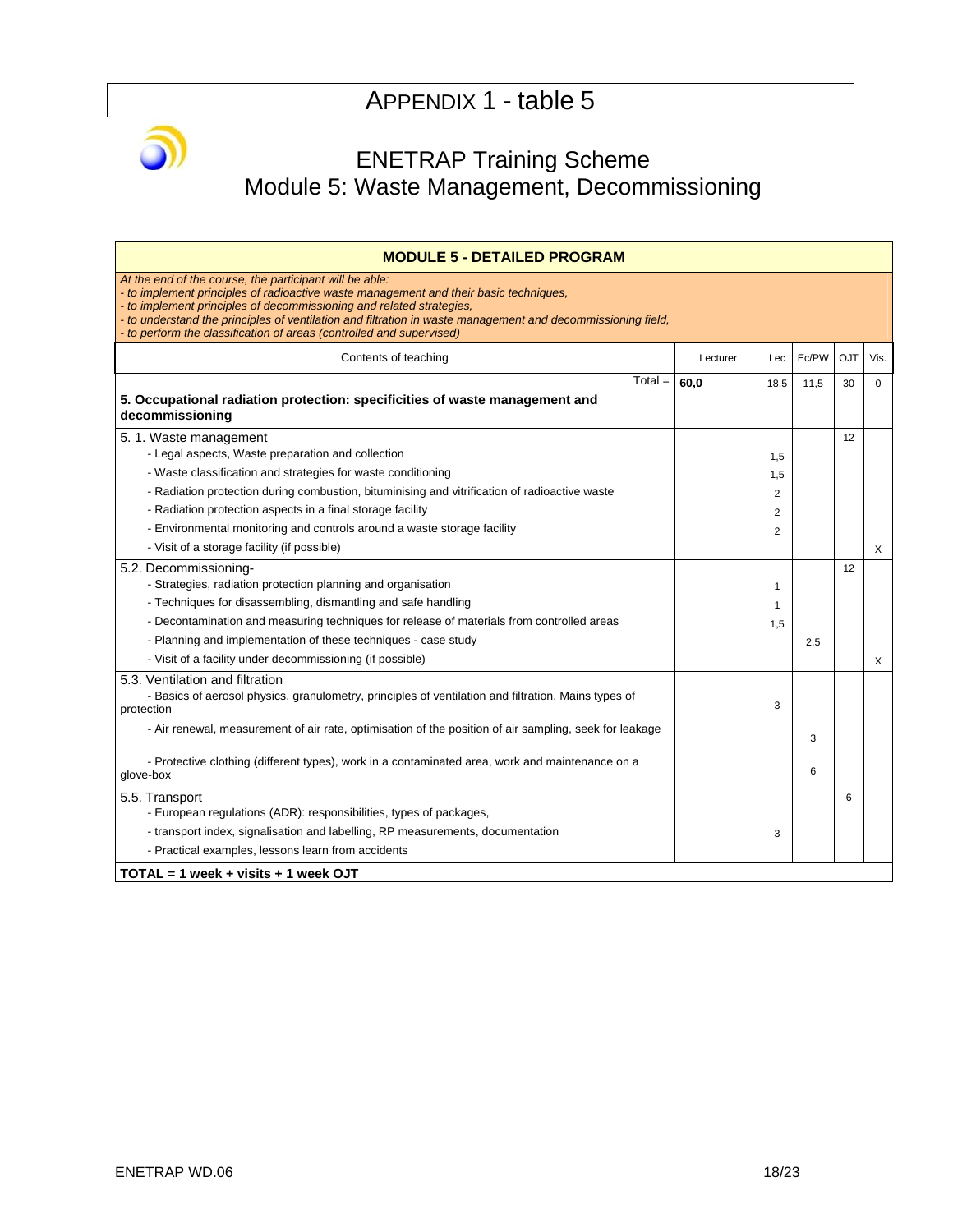

### ENETRAP Training Scheme Module 6: Non-nuclear, Research, Oil & Gaz

| <b>MODULE 6 - DETAILED PROGRAM</b>                                                                                                                                                                                                                                                                         |          |     |       |     |             |
|------------------------------------------------------------------------------------------------------------------------------------------------------------------------------------------------------------------------------------------------------------------------------------------------------------|----------|-----|-------|-----|-------------|
| At the end of the course, the participant will be able:<br>- to apply a radiation protection program in activities where sealed and/or unsealed radioactive sources are used<br>- to perform the classification of areas (controlled and supervised)<br>- to react in incidental or accidental situations. |          |     |       |     |             |
| Contents of teaching                                                                                                                                                                                                                                                                                       | Lecturer | Lec | Ec/PW | OJT | Vis.        |
| $Total =$<br>6. Occupational radiation protection: specificities of non nuclear industries and<br>research laboratories                                                                                                                                                                                    | 60       | 18  | 12    | 30  | $\mathbf 0$ |
| 6.1. Irradiators, Generators, Accelerators, Gauges<br>- Technical principles of these equipments                                                                                                                                                                                                           |          | 6   |       |     |             |
| - Radiation protection adapted to these equipments + regulatory controls<br>- Case study                                                                                                                                                                                                                   |          |     | 3     |     |             |
| - visit of an accelerator or an industrial irradiation facility (if possible)                                                                                                                                                                                                                              |          |     |       |     | x           |
| 6.2. Industrial radiography.<br>- Technical principles of these equipments: gammagraphy and X-ray generators                                                                                                                                                                                               |          | 3   |       |     |             |
| - Radiation protection adapted to these equipments + regulatory controls                                                                                                                                                                                                                                   |          |     |       |     |             |
| - case study                                                                                                                                                                                                                                                                                               |          |     | 3     |     |             |
| 6.3. Unsealed sources<br>- sources management<br>- regulatory controls                                                                                                                                                                                                                                     |          | 6   |       |     |             |
| - ventilation and filtration                                                                                                                                                                                                                                                                               |          |     |       |     |             |
| - waste management                                                                                                                                                                                                                                                                                         |          |     |       |     |             |
| - transport                                                                                                                                                                                                                                                                                                |          |     |       |     |             |
| - management of a contamination (of a surface or of a person) – Practical Work                                                                                                                                                                                                                             |          |     | 3     |     |             |
| - case study                                                                                                                                                                                                                                                                                               |          |     | 3     |     |             |
| 6.4. Potential accidents<br>- emergency procedures and interventions, report                                                                                                                                                                                                                               |          | 3   |       |     |             |
| - lessons learnt from radiological accidents                                                                                                                                                                                                                                                               |          |     |       |     |             |
| Total = $1$ week + $1$ week OJT                                                                                                                                                                                                                                                                            |          |     |       |     |             |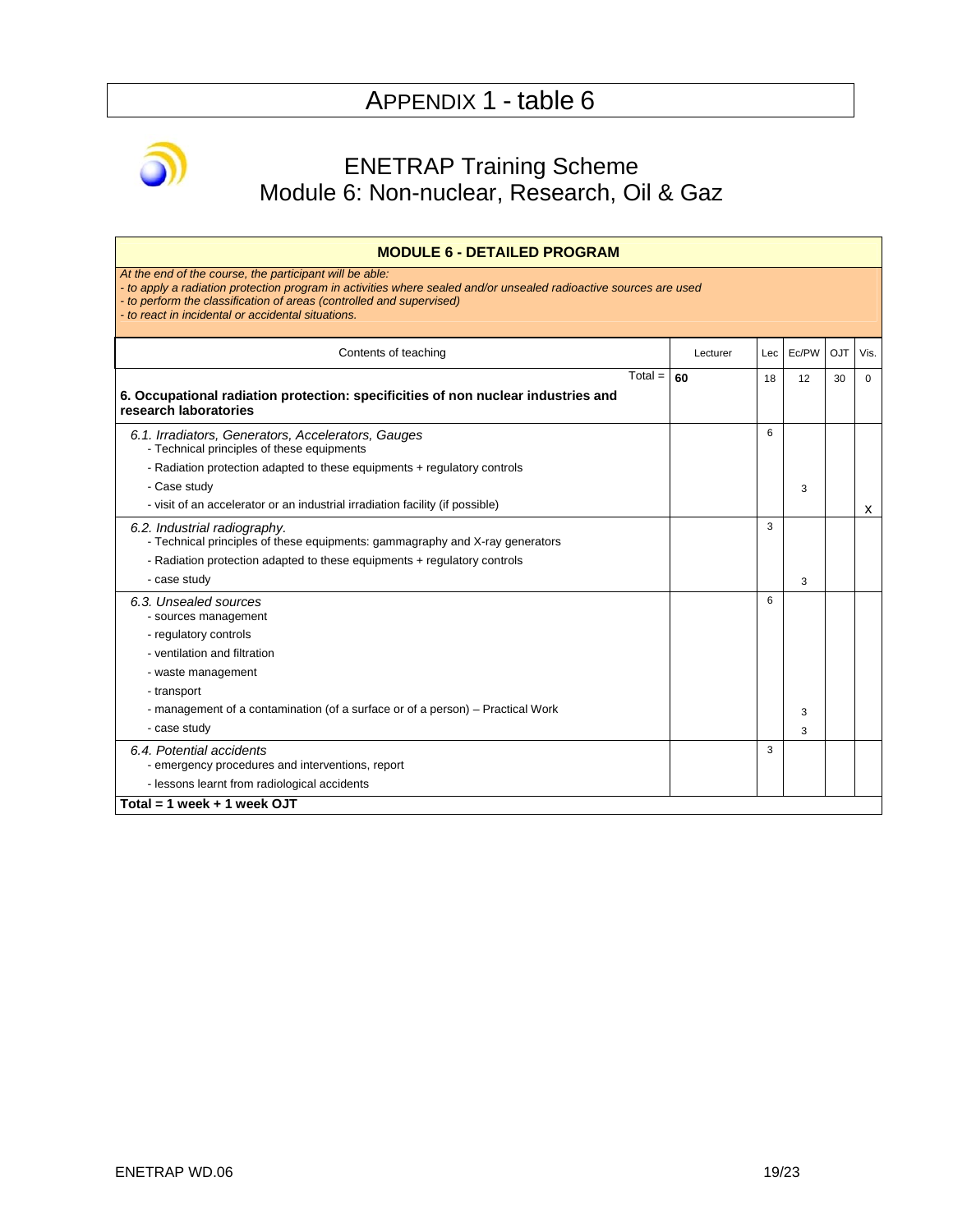

### ENETRAP Training Scheme Module 7: Medical

| <b>MODULE 7 - DETAILED PROGRAM</b>                                                                                                                                                                                                           |          |              |       |            |             |
|----------------------------------------------------------------------------------------------------------------------------------------------------------------------------------------------------------------------------------------------|----------|--------------|-------|------------|-------------|
| At the end of the course, the participant will be able:<br>to apply a radiation protection program in a medical field (except for radiation protection of patient)<br>- to establish the classification of areas (controlled and supervised) |          |              |       |            |             |
| Contents of teaching                                                                                                                                                                                                                         | Lecturer | Lec          | Ec/PW | <b>OJT</b> | Vis.        |
| $Total =$<br>7: Occupational radiation protection: specificities of the medical activities                                                                                                                                                   | 60       | 25,5         | 4,5   | 30         | $\mathbf 0$ |
| 7.1. Technology of the equipments<br>7.1.1 For diagnosis purpose                                                                                                                                                                             |          | 6            |       |            |             |
| - Conventional and numeric radiology,                                                                                                                                                                                                        |          |              |       |            |             |
| - Mammography,                                                                                                                                                                                                                               |          |              |       |            |             |
| - Computerised tomography,                                                                                                                                                                                                                   |          |              |       |            |             |
| - Interventional radiology,                                                                                                                                                                                                                  |          |              |       |            |             |
| - Nuclear medicine including positron emission tomography (PET).                                                                                                                                                                             |          |              |       |            |             |
| 7.1.2 For therapy:                                                                                                                                                                                                                           |          |              |       |            |             |
| - External beam therapy,                                                                                                                                                                                                                     |          |              |       |            |             |
| - Brachytherapy,                                                                                                                                                                                                                             |          |              |       |            |             |
| - Nuclear medicine (iodine 131),                                                                                                                                                                                                             |          |              |       |            |             |
| - Therapy using heavy particles or neutrons.                                                                                                                                                                                                 |          |              |       |            |             |
| 7.1.3 VISITS OF HOSPITALS OR MEDICAL INDUSTRIES                                                                                                                                                                                              |          |              |       |            | X           |
| 7.2 Occupational radiation protection: specificities<br>- Regulatory context (Directive EC 97/43, practices, radiation protection of patient)                                                                                                |          | $\mathbf{1}$ |       | 30         |             |
| - Conception of the premises (therapy treatment room, nuclear medicine lab), classification of the                                                                                                                                           |          | 1,5          | 1.5   |            |             |
| areas                                                                                                                                                                                                                                        |          |              |       |            |             |
| - Radiation protection of the operators in interventional radiology                                                                                                                                                                          |          | 1,5          |       |            |             |
| - Radiation protection of the operators in brachytherapy                                                                                                                                                                                     |          | 1,5          |       |            |             |
| - Radiation protection of the operators in the hot lab                                                                                                                                                                                       |          | 3            |       |            |             |
| - Regulatory controls of the sources and their shielding, maintenance                                                                                                                                                                        |          | 3            |       |            |             |
| - Management of the sources (brachytherapy and nuclear medicine)                                                                                                                                                                             |          | 1            |       |            |             |
| - waste management (nuclear medicine)                                                                                                                                                                                                        |          | 1,5          |       |            |             |
| - transport of radioactive sources                                                                                                                                                                                                           |          | 1            |       |            |             |
| - management of a contamination (of a surface or of a person) – Practical Work                                                                                                                                                               |          |              | 3     |            |             |
| - individual dosimetry                                                                                                                                                                                                                       |          | 1,5          |       |            |             |
| 7.3. Potential accidents                                                                                                                                                                                                                     |          | 3            |       |            |             |
| - emergency procedures and interventions, report                                                                                                                                                                                             |          |              |       |            |             |
| - lessons learnt from radiological accidents                                                                                                                                                                                                 |          |              |       |            |             |
| Total = 1 week including a visit $+ 2$ weeks OJT                                                                                                                                                                                             |          |              |       |            |             |

\*Caution: this module does not deal with RP of the patient, that is the job of medical staff (medical physicist included)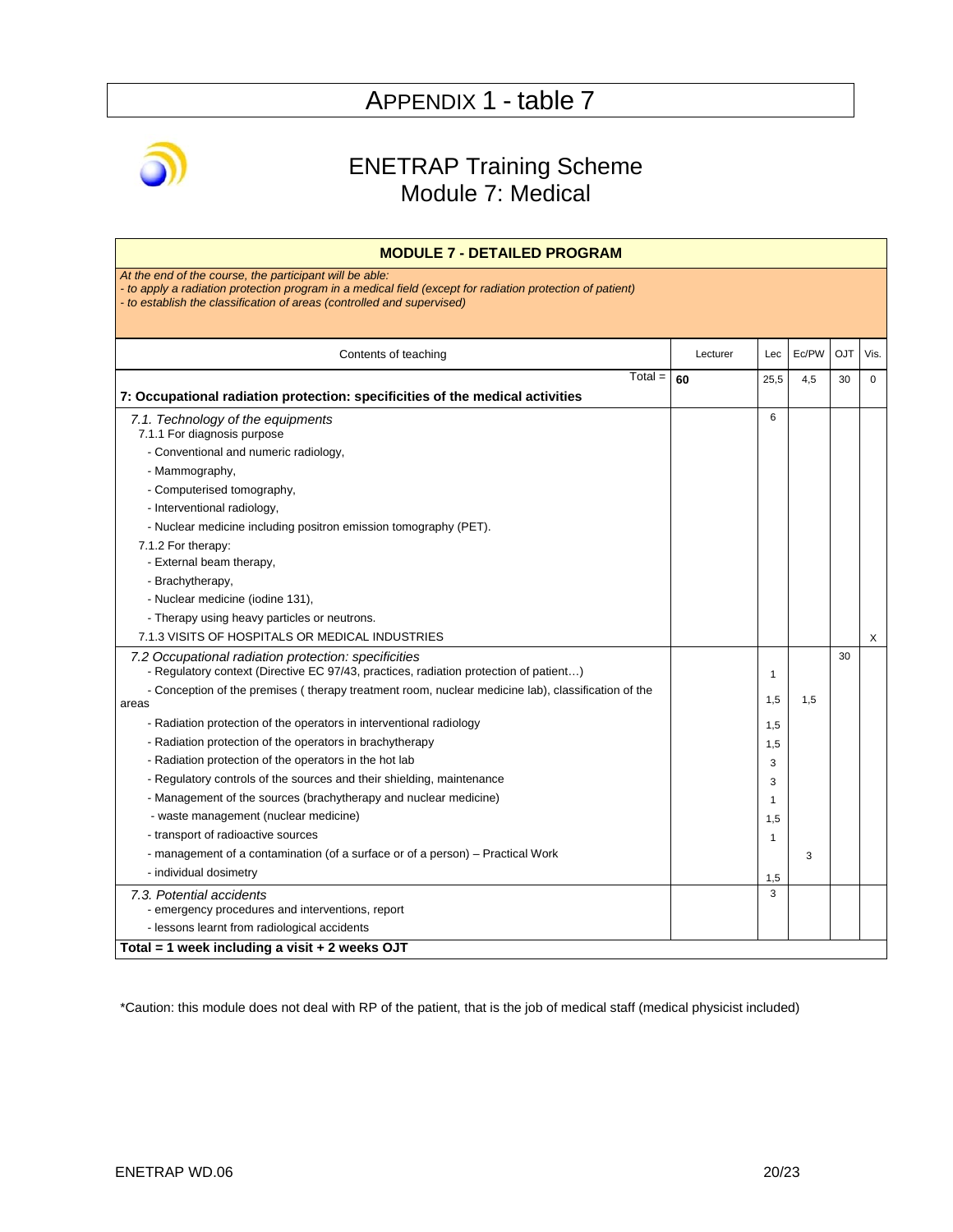### ENETRAP Training Scheme Module 8: NORM Naturally Occurring Radioactive Material

| <b>MODULE 8 - DETAILED PROGRAM</b>                                                                                                                                                                                                                                                                                                                                                                                                                                                                                                                                                                                                                                                                                                                                                                                                       |          |      |          |            |          |
|------------------------------------------------------------------------------------------------------------------------------------------------------------------------------------------------------------------------------------------------------------------------------------------------------------------------------------------------------------------------------------------------------------------------------------------------------------------------------------------------------------------------------------------------------------------------------------------------------------------------------------------------------------------------------------------------------------------------------------------------------------------------------------------------------------------------------------------|----------|------|----------|------------|----------|
| At the end of the course, the participant will be able:<br>- to know what are activities where NORM are present.<br>- to participate at the evaluation of population and workers exposures.                                                                                                                                                                                                                                                                                                                                                                                                                                                                                                                                                                                                                                              |          |      |          |            |          |
| Contents of teaching                                                                                                                                                                                                                                                                                                                                                                                                                                                                                                                                                                                                                                                                                                                                                                                                                     | Lecturer | Lec. | Ec/PW    | <b>OJT</b> | Vis.     |
| $Total =$                                                                                                                                                                                                                                                                                                                                                                                                                                                                                                                                                                                                                                                                                                                                                                                                                                | 21       | 21   | $\Omega$ | $\Omega$   | $\Omega$ |
| 8: Radiation Protection for Naturally Occurring Radioactive Material (NORM)                                                                                                                                                                                                                                                                                                                                                                                                                                                                                                                                                                                                                                                                                                                                                              |          |      |          |            |          |
| 8.1. Different activities where NORMs are present:<br>- The combustion of coal in thermal power stations<br>- The processing of ores of tin, aluminium, copper, titanium, niobium, bismuth, thorium<br>- The activities of glassware, foundry, steel industry and metallurgy<br>- The production or the usage of compounds using thorium<br>- The production of zircon and baddaleyite, and the activities of foundry and metallurgy<br>- The production of fertiliser with phosphates and the production of phosphoric acid<br>- The processing of the titanium dioxide<br>- The processing of the rare earths and the production of pigments<br>- The processing of underground water by filtration intended to the production: - of waters intended to<br>the human consumption - of mineral waters;<br>- The thermal establishments. |          | 6    |          |            |          |
| 8.2. Evaluation of dose for exposed workers                                                                                                                                                                                                                                                                                                                                                                                                                                                                                                                                                                                                                                                                                                                                                                                              |          | 6    |          |            |          |
| 8.3. Evaluation of the exposure of population                                                                                                                                                                                                                                                                                                                                                                                                                                                                                                                                                                                                                                                                                                                                                                                            |          | 3    |          |            |          |
| 8.4. Implementation of the protective measures and the corrective actions in NORM<br>activities<br>Visit to be defined                                                                                                                                                                                                                                                                                                                                                                                                                                                                                                                                                                                                                                                                                                                   |          | 6    |          |            | $\times$ |
| Total = $<$ 1 week including a visit + 1 week OJT (?)                                                                                                                                                                                                                                                                                                                                                                                                                                                                                                                                                                                                                                                                                                                                                                                    |          |      |          |            |          |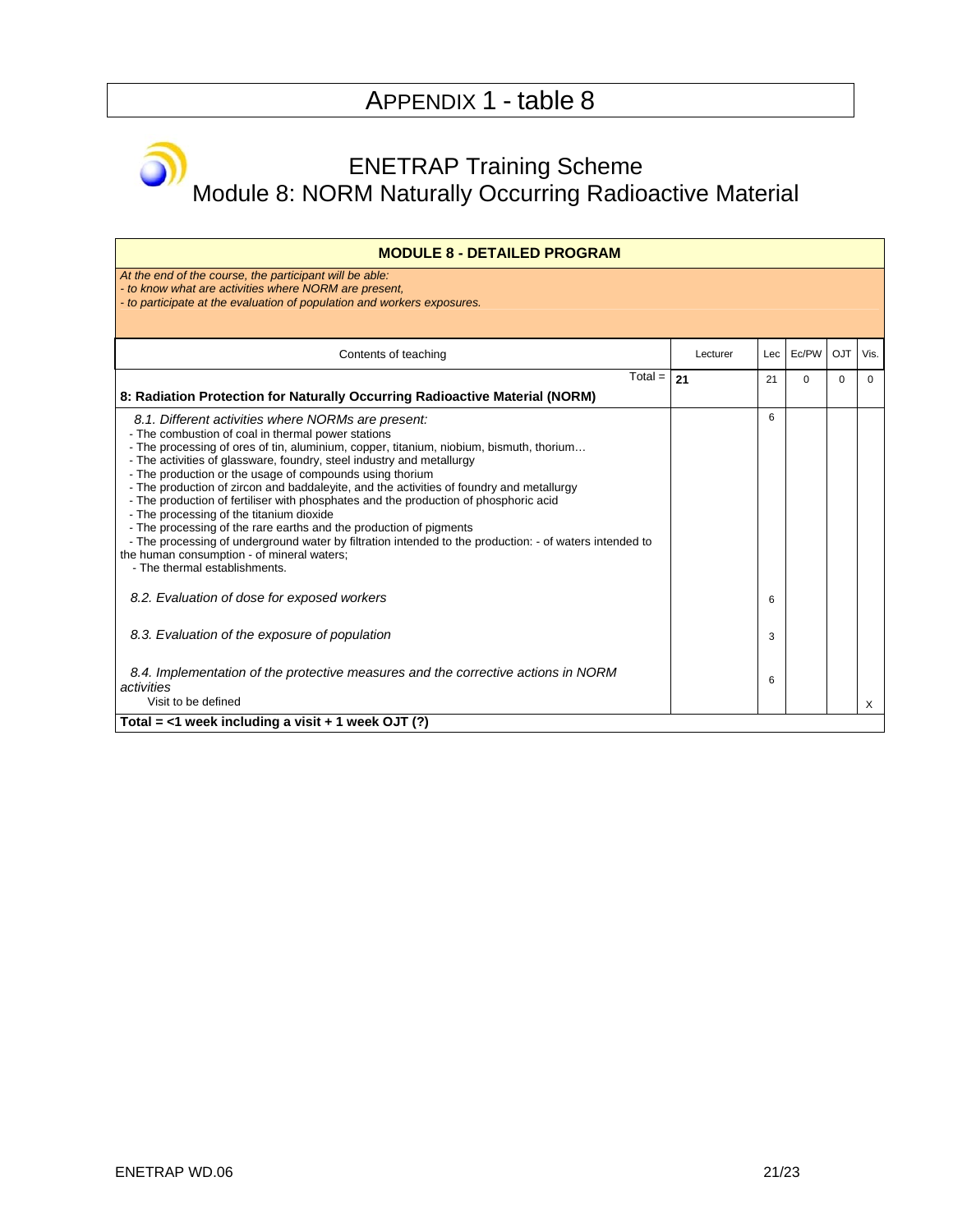|                                                  | <b>APPENDIX 2</b> |                           |                                        |                                            |   |                                    |                                              |                   |                                              |                                               |                |                               |                                                 |             |                                                    |                     |                |                                  |                         |   |                                                   |                |                |
|--------------------------------------------------|-------------------|---------------------------|----------------------------------------|--------------------------------------------|---|------------------------------------|----------------------------------------------|-------------------|----------------------------------------------|-----------------------------------------------|----------------|-------------------------------|-------------------------------------------------|-------------|----------------------------------------------------|---------------------|----------------|----------------------------------|-------------------------|---|---------------------------------------------------|----------------|----------------|
|                                                  |                   | <b>COMMON BASIS</b>       |                                        |                                            |   | <b>OPTIONAL MODULES</b>            |                                              |                   |                                              |                                               |                |                               |                                                 |             |                                                    |                     |                |                                  |                         |   |                                                   |                |                |
| Module 1<br><b>BASICS</b>                        |                   |                           | Module 2<br><b>FOUNDATION</b>          | Module 3<br>FOUNDATION +<br>(occupational) |   |                                    | Module 4<br>NPP, Research<br><b>Reactors</b> |                   |                                              | Module 5<br><b>WASTE</b><br><b>MANAGEMENT</b> |                |                               | Module 6<br>NON-NUCLEAR,<br>RESEARCH, Oil & Gaz |             |                                                    | Module 7<br>MEDICAL |                |                                  | Module 8<br><b>NORM</b> |   |                                                   |                |                |
|                                                  | L                 | E                         |                                        | L                                          | E |                                    | L                                            | Ε                 |                                              | L                                             | $\overline{E}$ | <b>DECOMMISSIONING</b>        | L                                               | E           |                                                    | L                   | E              |                                  | L                       | Ε |                                                   | L.             | $\overline{E}$ |
| Radioactivity                                    | $\overline{6}$    | $\overline{\overline{3}}$ | RP and<br>External<br>Dosimetry        |                                            |   | Transport                          | $\overline{\overline{3}}$                    |                   | Reactor<br>types                             | $\overline{5}$                                |                | Waste<br>Management           | $\overline{s}$                                  |             | Irradiators/gen<br>eralors/Acceler<br>ators/Gauges | $6\overline{6}$     | $\overline{3}$ | Equipment                        | $\overline{6}$          |   | NORM activities                                   | $\overline{6}$ |                |
| Interactions                                     | 4,5               |                           | 1,5 Prot. against<br>external Expos.   | 3                                          | 3 | Design Issues                      | 3                                            |                   | Fusion                                       | $\mathbf{1}$                                  |                | Decommissioning               |                                                 |             | $3,5$ 2.5 Industrial<br> Radiography               | 3                   | 3              | Occupational<br><b>RP</b>        | 16,5                    |   | 4.5 Dose of<br>workers                            | 6              |                |
| Quantities and<br>Units                          | 4,5               |                           | Prot. against<br>internal Expos.       | 3                                          | 3 | Accidents &<br>Emergency<br>lssues | 3                                            |                   | Fuel Cycle                                   | 3                                             |                | Ventilation,<br>filtration    | 3                                               | 9           | Unsealed<br>sources                                | 6                   | 6              | Accidental<br>situations         | 3                       |   | lDose of:<br>population                           | 3              |                |
| Basic biology &<br>Bio. Effects                  | 3                 |                           | Dose<br>monitoring<br>(area + individ) | 10.5                                       | 3 | Safety Culture                     | 3.                                           |                   | Dose<br>Monitoring/Re<br>quialory<br>control | 3                                             |                | Transport                     | 3                                               |             | Accidental<br>situations                           | 3                   |                |                                  |                         |   | lProtective<br>measures,<br>corrective<br>actions | 6              |                |
| Physical<br>Principles of<br>Detection           | 7,5               |                           | 1.5 Regulatory<br>Framework            | 6                                          | 3 | <b>ALARA</b>                       | 3                                            |                   | Safety<br>Culture                            | 9                                             |                |                               |                                                 |             |                                                    |                     |                |                                  |                         |   |                                                   |                |                |
| Applications of<br>Ioni, Radiation<br>(overview) | 3                 |                           | Natural sources                        | -6                                         |   | Decommission.<br>principles        | 3.                                           |                   | Accidental<br>situations,<br>Criticality     | 9.                                            |                |                               |                                                 |             |                                                    |                     |                |                                  |                         |   |                                                   |                |                |
|                                                  |                   |                           | Public/Environm<br>ental               | -3                                         |   | Waste<br>Management<br>principles  | 3                                            |                   |                                              |                                               |                |                               |                                                 |             |                                                    |                     |                |                                  |                         |   |                                                   |                |                |
|                                                  |                   |                           | Ethical<br>consideralions              | $\overline{3}$                             |   | Communication<br>public, medias    | 6.                                           |                   |                                              |                                               |                |                               |                                                 |             |                                                    |                     |                |                                  |                         |   |                                                   |                |                |
| <b>Hours</b>                                     | $28,5$ 6          |                           |                                        | $37,5$ 12                                  |   |                                    |                                              | $\overline{27}$ 0 |                                              | 3000                                          |                |                               |                                                 | $18,5$ 11,5 |                                                    |                     | $18$ 12        |                                  | $25,5$ 4,5              |   |                                                   | 21             |                |
| OJT                                              |                   |                           | 5 days OJT                             |                                            |   |                                    |                                              |                   | 10 days OJT<br>$+$ Visits                    |                                               |                | 5 days OJT +<br><b>Visits</b> |                                                 |             | 5 days OJT +<br>visits                             |                     |                | 10 days $OJT +$<br><b>Visits</b> |                         |   | 5 days OJT +<br>visits                            |                |                |
| Hours                                            | 34,5              |                           |                                        | 49,5                                       |   |                                    | 27                                           |                   |                                              | 30                                            |                |                               | 30                                              |             |                                                    | 30                  |                |                                  | 30                      |   |                                                   | 21             |                |
| Days<br>Weeks                                    | 5,75<br>1.2       |                           |                                        | 8,3<br>1,7                                 |   |                                    | 4,5<br>0.9 <sub>1</sub>                      |                   |                                              | 5<br>$\mathbf{1}$                             |                |                               | 5<br>$\mathbf{1}$                               |             |                                                    | 5<br>$\overline{1}$ |                |                                  | 5<br>$\mathbf{1}$       |   |                                                   | 3,5<br>0.7     |                |
| Total hours<br>Total days<br><b>Total Weeks</b>  | 252<br>42<br>8,4  |                           |                                        |                                            |   |                                    |                                              |                   |                                              |                                               |                |                               |                                                 |             |                                                    |                     |                |                                  |                         |   |                                                   |                |                |

#### ENETRAP WD.06